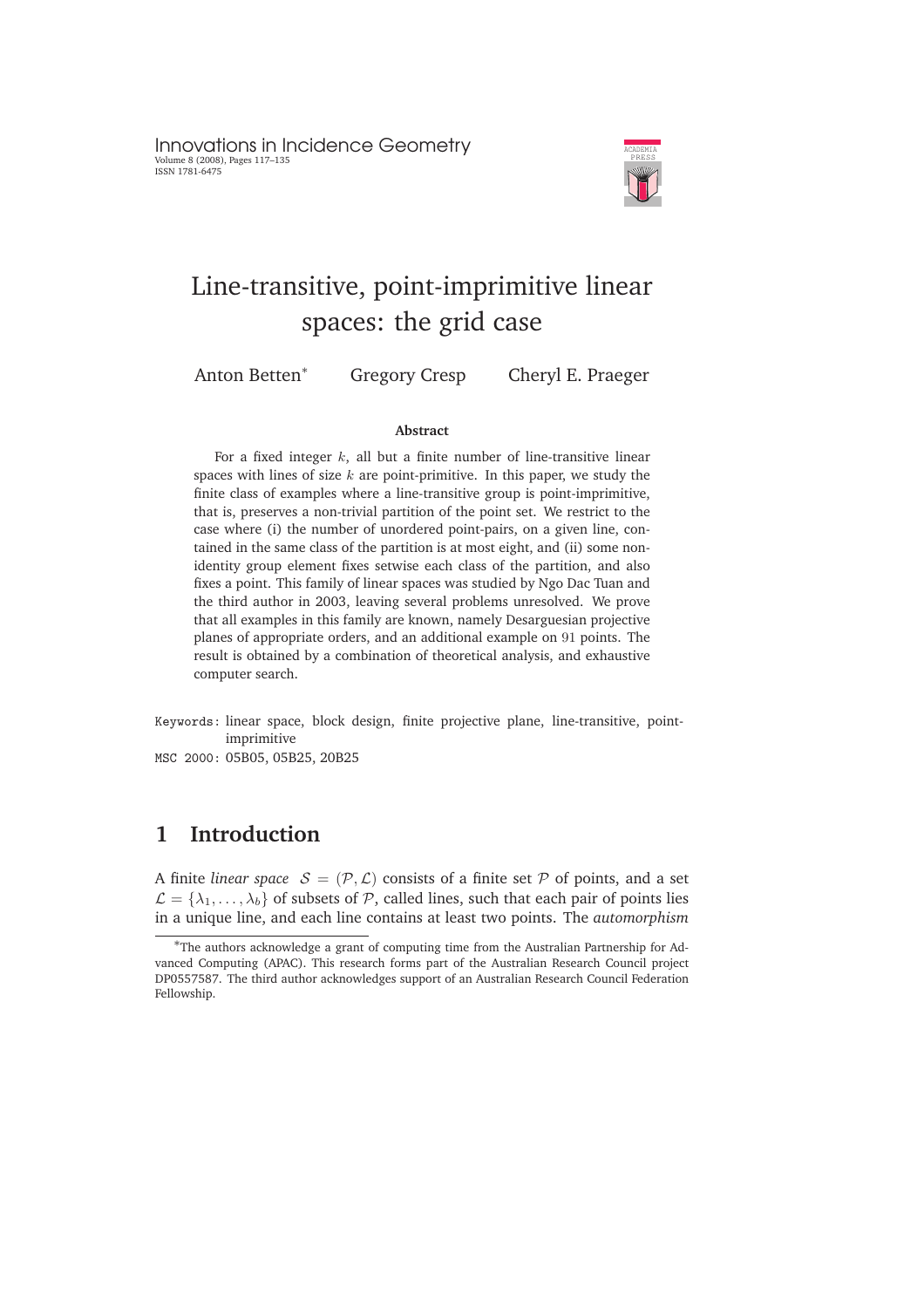*group*  $Aut(S)$  of S consists of all permutations of P that leave L invariant, and S is called *line-transitive* if  $Aut(S)$  is transitive on L. More generally, we say that a linear space S has a group theoretic property if some subgroup of  $Aut(S)$ has the property. In particular, for a line-transitive linear space  $S$ , all lines have the same size k say, and hence S is a 2- $(v, k, 1)$  design with  $v = |\mathcal{P}|$  the number of points of the linear space.

The major result that inspired this investigation is due to Delandtsheer and Doyen [8] (see Theorem 1.1) and shows that, in a sense, line-transitive linear spaces are almost always point-primitive. That is, for a given line-size, there is only a finite number of linear spaces which are line-transitive but not point-primitive. Put in a different way, linear spaces with these properties are counterexamples to the (wrong) assertion that line-transitivity implies pointprimitivity. The result of Delandtsheer and Doyen shows that these examples are exceptional and hence deserve attention. In this paper, we study these exceptional examples of line-transitive point-imprimitive linear spaces.

Let us describe the history of the study of these counterexamples briefly. The theorem of Delandtsheer and Doyen shows that if a line-transitive group of automorphisms of a linear space  $S = (\mathcal{P}, \mathcal{L})$  with line-size k leaves invariant a non-trivial partition of  $\mathcal{P}$ , then  $|\mathcal{P}| \leq \left(\binom{k}{2}-1\right)^2$ . It was shown in [3, 12] that this upper bound could not be sharp if  $k \neq 8$ , and in [11] that there are exactly 467 pairwise non-isomorphic linear spaces that attain the bound when  $k = 8$ .

Line-transitive, point-imprimitive linear spaces were investigated further in [13] in the special case where (i) the number of inner pairs of a given line, that is, the number of unordered point-pairs of the line that lie together in the same class of an invariant partition, is at most eight, and (ii) some non-identity automorphism fixes setwise each class of the partition, and also fixes a point. In this situation, Praeger and Tuan [13, Theorem 1.6] showed that there is only a small number of feasible parameter sets.

Our aim in this paper is to complete this classification by dealing with a rather difficult case, namely case (c) of [13, Theorem 1.6], about which not much could be said until now. In Theorem 1.2 below, we show that this case does indeed lead to examples, but that all these examples are known.

We remark that parallel to this study, a massive investigation of the general case for line-transitive, point-imprimitive linear spaces has been undertaken. It is general in the sense that the number of inner pairs on a line is no longer restricted to be small, and there are no restrictions on the classwise stabiliser. That study is reported in [2], and is independent of this work. It relies only on [13, Theorem 1.6], not on Theorem 1.2 below. Similarly, the classification achieved in this paper does not follow from the classification in [2] as our classification assumes no bound on  $k/\gcd(k, v)$ .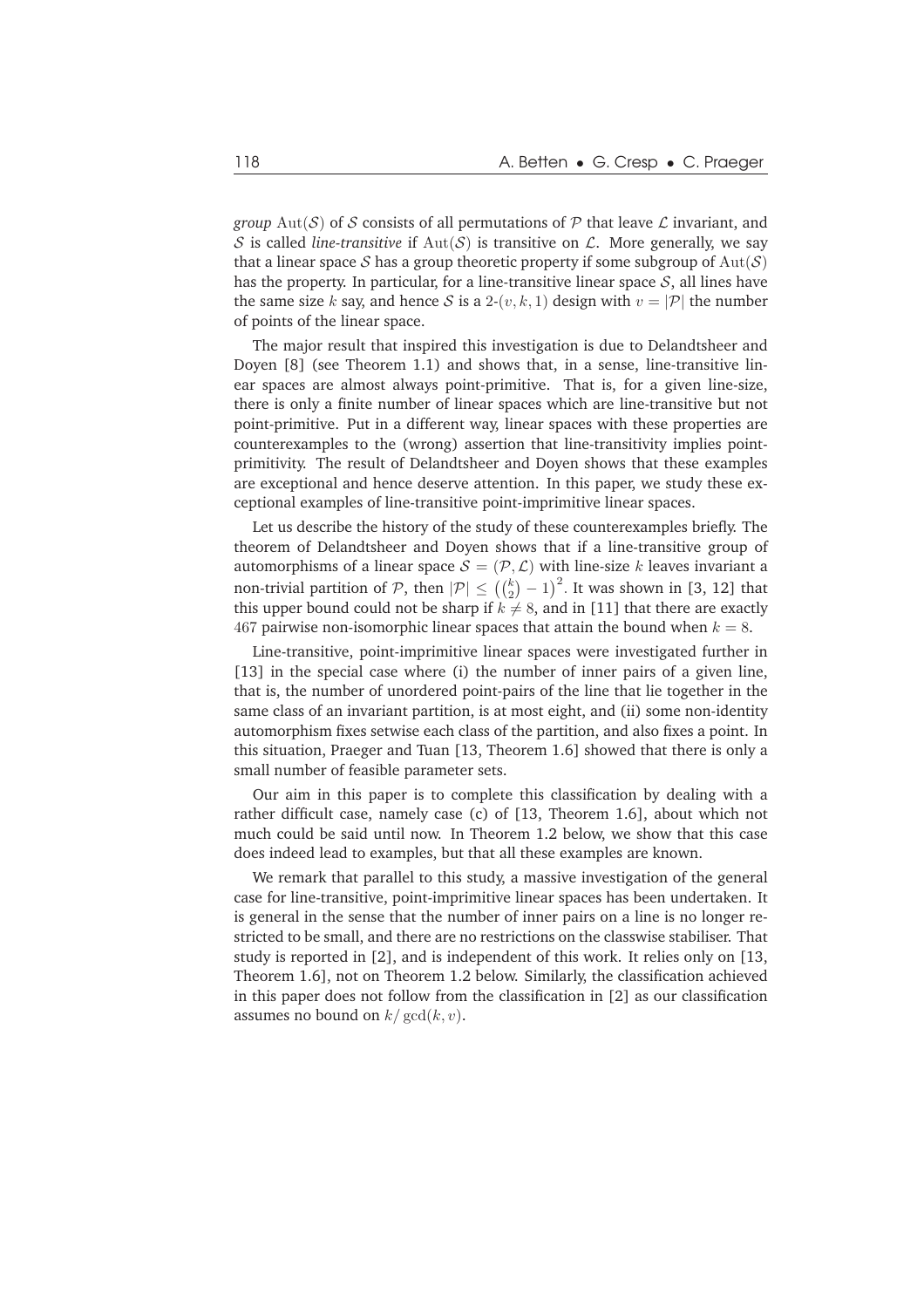#### **1.1 Line-transitive, point-imprimitive linear spaces**

A partition  $\mathcal C$  of a finite set  $\mathcal P$  is a set of pairwise disjoint subsets whose union equals the set  $P$ . The subsets  $C \in \mathcal{C}$  are called *parts* or *classes* of  $\mathcal{C}$ . The partition  $C$  is called *trivial* if either  $C$  consists of only one class or  $C$  contains only oneelement classes, otherwise C is said to be *non-trivial.* A C-*inner pair* (or simply an inner pair, if the partition  $C$  is clear from the context) is an unordered pair of points  $\alpha, \beta \in \mathcal{P}$  which belong to the same class of C. Otherwise, if the points belong to two different classes of C, we say that they form a C-*outer pair*.

Let G be a group that acts on a set  $P$ . Then G is said to leave a partition C invariant if, for all  $g \in G$  and all  $C \in \mathcal{C}$ , the image  $C^g$  is also a class of  $\mathcal{C}$ . In particular, C-inner pairs are mapped to C-inner pairs under elements of  $G$ . Let G be transitive on  $P$ . If there exists a non-trivial G-invariant partition of  $P$  then G is said to be *imprimitive* on P. Otherwise, G is *primitive* on P.

We remark that in studying a group  $G$  of automorphisms of a linear space  $S = (\mathcal{P}, \mathcal{L})$ , the group may not coincide with  $Aut(\mathcal{S})$ , the full automorphism group of S. Also, a linear space is said to be *trivial* if it has only one line, or if all its lines have only two points; otherwise it is called non-trivial. Thus  $S$  is non-trivial if  $2 < k < |\mathcal{P}|$ .

The result from [8] mentioned above, and stated as Theorem 1.1 below, shows among other things that, for a linear space admitting a line-transitive, point-imprimitive automorphism group, the number of points is bounded above by a function of the line size. This means that for a given line size  $k$  there is only a finite number of line-transitive, point-imprimitive linear spaces.

**Theorem 1.1** (Delandtsheer-Doyen parameters [8]). Let  $S = (\mathcal{P}, \mathcal{L})$  be a non*trivial linear space admitting a line-transitive automorphism group* G *that leaves invariant a non-trivial partition* C *of* P *with* d *classes of size* c*. Let* x *be the number of* C*-inner pairs of a line, and let* k *be the line size. Then there exists another positive integer* y *such that*

$$
c = \frac{\binom{k}{2} - x}{y} \quad \text{and} \quad d = \frac{\binom{k}{2} - y}{x} \,. \tag{1}
$$

We call the pair  $(x, y)$  the *Delandtsheer-Doyen parameters* corresponding to  $C$ . By [13, Theorem 1.1(a)],

$$
x = \frac{\binom{k}{2}(c-1)}{cd-1} \quad \text{and} \quad y = \frac{\binom{k}{2}(d-1)}{cd-1},\tag{2}
$$

and hence the integer triples  $(c, d, k)$  and  $(x, y, k)$  mutually determine each other. Moreover, if  $(c, d, k)$  corresponds to  $(x, y, k)$  then  $(d, c, k)$  has  $(y, x, k)$  as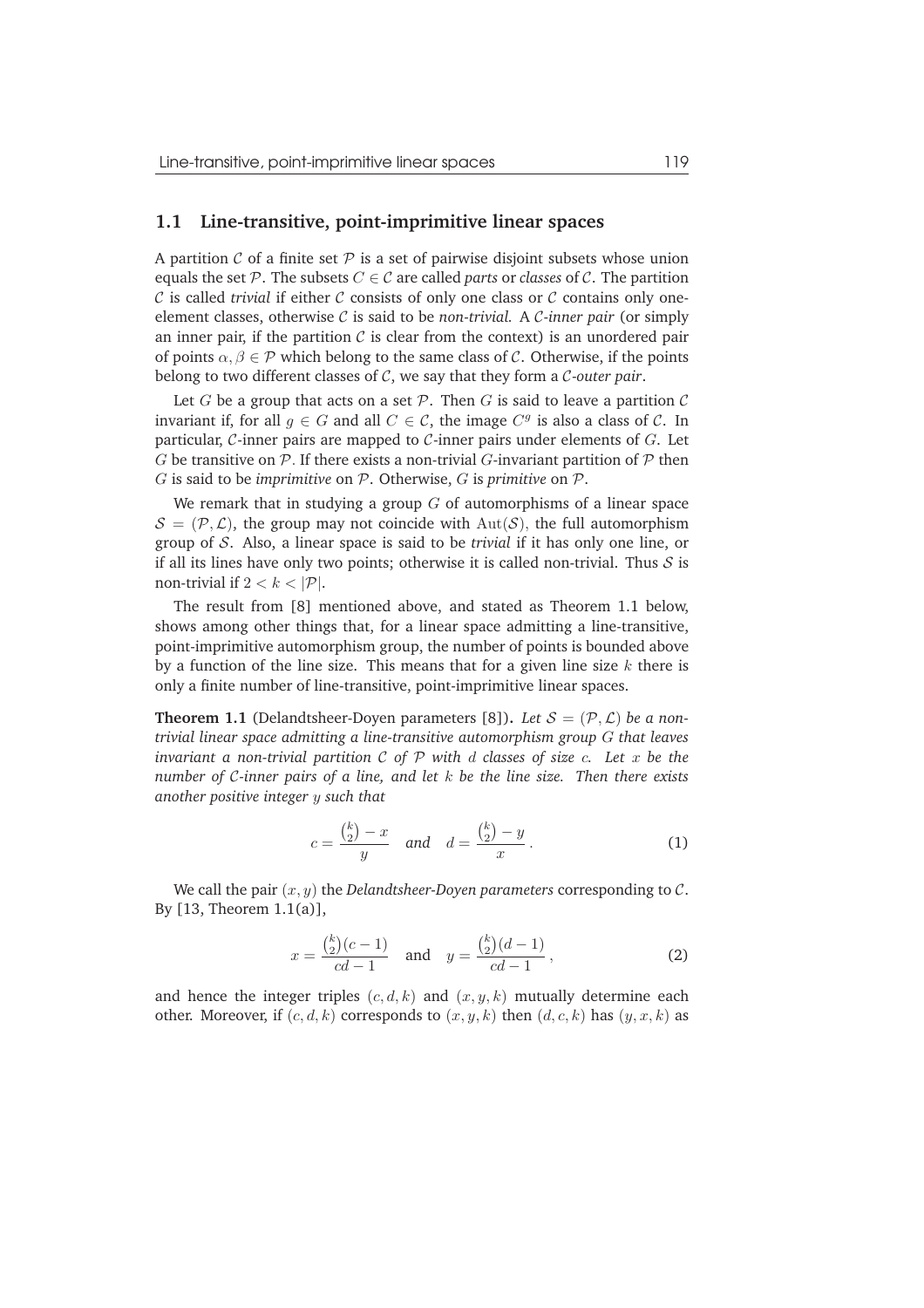its mate, though in general there will not exist a  $G$ -invariant partition of  $P$  with  $c$  classes of size  $d$ . Recent attempts, for example in [4], have aimed at classifying line-transitive, point-imprimitive linear spaces for small values of  $k$ . This article is a step towards a classification in the case where the number  $x$  of inner pairs on a line is small. We remark further that while the first of the Delandtsheer-Doyen parameters  $x$  has a combinatorial interpretation as the number of inner pairs on a line, no similar meaning is known for the second parameter  $\gamma$  in general. However, there is an interpretation for  $y$  when  $G$  preserves a grid structure on  $P$ . We will explore this in section 3.

#### **1.2 The main result**

For a transitive group G on a set P and a G-invariant partition  $C = \{C_1, \ldots, C_d\}$ of  $P$ , the kernel of  $G$  on  $C$  is the subgroup  $G_{(C)}$  of elements  $g \in G$  with  $C_i^g = C_i$ for  $i=1,\ldots,d.$  We say that  $\mathcal C$  is  $G\text{-}normal$  if  $G_{(\mathcal C)}$  is transitive on each of the C-classes.

In [13], Praeger and Tuan examined line-transitive point-imprimitive linear spaces where the first Delandtsheer-Doyen parameter is small and the partition is normal. The current work aims at resolving the open cases in part (c) of their Theorem 1.6, thereby proving the result promised in the remarks following the statement of [13, Theorem 1.6]. Part (a) of [13, Theorem 1.6] addresses the situation where the only group element fixing a point, and fixing each class of the partition setwise, is the identity element. Parts (b) and (c) (which contain the unresolved cases) address the opposite situation, namely where there is a non-identity element that fixes a point and fixes each class setwise. Note that we do not include as an assumption that the partition is normal. Instead we prove this as a consequence of the existence of this element. Our result is as follows. Its proof will be presented in section 4.

**Theorem 1.2.** Let  $S = (\mathcal{P}, \mathcal{L})$  be a non-trivial linear space admitting a line*transitive group* G *that leaves invariant a non-trivial point-partition* C*. Assume further that the number of* C*-inner pairs on a line is at most* 8*, and that some non-trivial element of* G *fixes each* C*-class setwise and also fixes at least one point. Then either*

- (i) S *is a Desarguesian projective plane of order* 4, 9 *or* 16, *or*
- (ii) S *is the Colbourn-McCalla design constructed in [6] with* 91 *points and line size* 6*.*

*Moreover, each of these linear spaces has a line-transitive, point-imprimitive subgroup of automorphisms satisfying the hypotheses above.*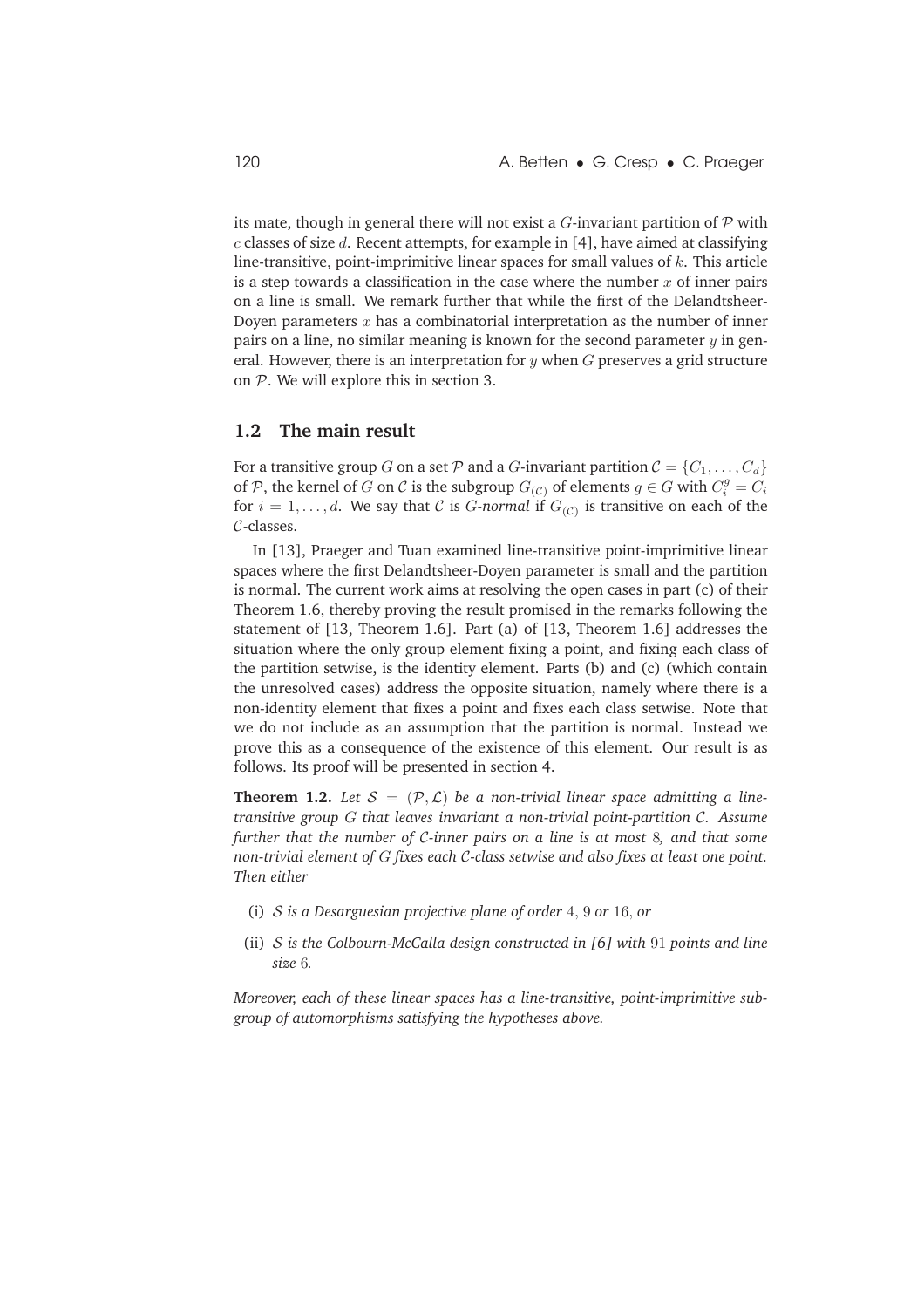# **2 Some parameters for line-transitive, point-imprimitive linear spaces**

#### **2.1 Base lines**

Let G act on a set of points  $P$ . For a nonnegative integer s, we denote the set of s-subsets of  $P$  by  $\mathcal{P}^{\{s\}}$ . For  $S \subseteq \mathcal{P}$ , let  $S^G$  denote the G-orbit of S, that is, the set of images  $S<sup>g</sup>$  for all elements  $g$  in  $G$ , and let  $G_S$  denote the setwise stabiliser of S in G. Under certain conditions, the G-orbit of a k-subset  $\lambda \subset \mathcal{P}$ can be taken as the set of lines of a linear space admitting  $G$  as a line-transitive automorphism group. In this case, we say that  $\lambda$  is a *base line* for the *G*-linetransitive linear space  $(\mathcal{P}, \lambda^G)$ . We will characterize base lines shortly. First, we examine some properties of G-orbits on pairs. In a linear space the unique line containing two points  $\alpha$  and  $\beta$  is denoted by  $\lambda(\alpha, \beta)$ . Recall that the number of lines of a linear space is generally denoted by b and equals  $\binom{v}{2}$  $_{2}^{v})/({}_{2}^{k}$  $_2^k$ ), where  $v = |\mathcal{P}|$  and k is the line size.

**Lemma 2.1.** *Let* G *be a line-transitive automorphism group of a linear space*  $S = (\mathcal{P}, \mathcal{L})$  with line size k and  $|\mathcal{L}| = b$ . Then the length of every G-orbit  $\mathcal{O}$ on  $\mathcal{P}^{\{2\}}$  is divisible by  $b$ . In particular, the number of orbits of  $G$  on  $\mathcal{P}^{\{2\}}$  is at most  $\binom{k}{2}$  $_{2}^{k}).$ 

*Proof.* For every pair of points  $\{\alpha, \beta\}$ ,  $G_{\{\alpha, \beta\}}$  fixes  $\lambda(\alpha, \beta)$ , and hence  $G_{\{\alpha, \beta\}} \leq$  $G_{\lambda(\alpha,\beta)}$ . Thus  $b = |\lambda(\alpha,\beta)^G| = |G : G_{\lambda(\alpha,\beta)}|$  divides  $|G : G_{\{\alpha,\beta\}}| = |\{\alpha,\beta\}^G|$ . In particular  $|{\cal O}|/b$  is a positive integer, where  ${\cal O} := \{\alpha, \beta\}^G$ . Counting all pairs of points yields the upper bound on the number of those orbits:  $\binom{v}{2}$  $\binom{v}{2} =$  $b \cdot \sum_{\mathcal{O}}|\mathcal{O}|/b \geq \Big(\binom{v}{2}$  $_{2}^{v})/(_{2}^{k}$  $\binom{k}{2} \cdot \sum_{\mathcal{O}} 1$ , and hence  $\binom{k}{2}$  $\binom{k}{2} \ge \sum_{\mathcal{O}} 1.$ 

We call a transitive permutation group G on P *feasible* (for a particular linear space parameter set) if the length of every orbit on  $\mathcal{P}^{\{2\}}$  is divisible by b. Lemma 2.2 gives a criterion for testing whether a  $k$ -subset  $\lambda$  is a base line for a G-line-transitive linear space. The criterion involves the integers  $\mu(O, S)$  defined in (3), for *G*-orbits  $\mathcal O$  on  $\mathcal P^{\{2\}}$  and *k*-subsets *S* of  $\mathcal P$ .

$$
\mu(\mathcal{O}, S) = |\mathcal{O} \cap S^{\{2\}}| = |\{\{\gamma, \delta\} \in \mathcal{O} : \{\gamma, \delta\} \subseteq S\}|.
$$
 (3)

Note that  $\mu(O, S)$  does not depend on the choice of S within its G-orbit  $S^G =$  $\{S^g \mid g \in G\}.$ 

**Lemma 2.2** (Orbit Lemma)**.** *Let* G *be a group acting on a set* P *of* v *points. Let* k be a positive integer greater than 2 such that  $b = {v \choose 2}$  $_{2}^{v})/(_{2}^{k}$ 2 *is an integer. Then*  $\lambda \in \mathcal{P}^{\{k\}}$  is a base line of a linear space with point set  $\mathcal P$  if and only if both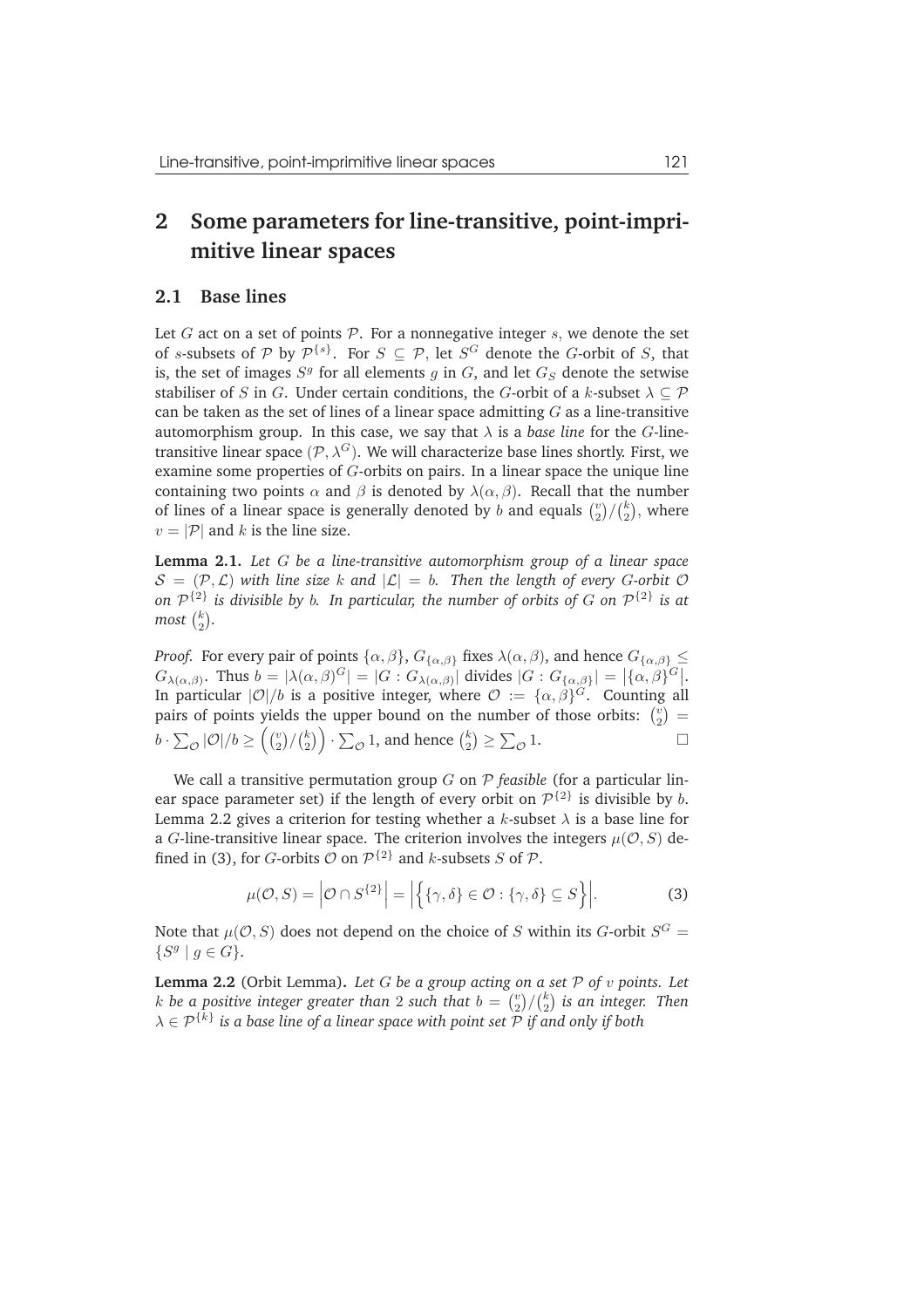- (i)  $|\lambda^G| = b$  and
- (ii)  $\mu(\mathcal{O}, \lambda) = |\mathcal{O}|/b$  *for each G-orbit*  $\mathcal{O}$  *on*  $\mathcal{P}^{\{2\}}$ *.*

A proof can be found, for example, in [3, Proposition 1.3]: one shows that  $\mu({\cal O},\lambda)/|{\cal O}|$  is a constant, say  $a,$  independent of the  $G$ -orbit  ${\cal O}$  in  ${\cal P}^{\{2\}},$  if and only if each pair of points lies in a constant number of the k-subsets in  $\lambda^G$ . An easy counting argument then shows that this number is  $a|\lambda^G|$ . Thus  $\lambda$  is a base line for a linear space if and only if the constant  $a$  is  $1/b$  where  $b = |\lambda^G|$ , that is, if and only if (i) and (ii) both hold.

We mention some elementary facts about automorphisms of linear spaces.

**Lemma 2.3.** Let G be a group of automorphisms of a linear space  $S = (\mathcal{P}, \mathcal{L})$ , *and let*  $\lambda \in \mathcal{L}$ *,*  $A \subset \mathcal{P}$ *, and*  $q \in G$ *.* 

- (a) *If*  $A \subseteq \lambda$  *and*  $|A| \geq 2$ *, then*  $G_A \leq G_\lambda$ *.*
- (b) *The image*  $\lambda^g = \lambda$  *if and only if*  $\lambda$  *is a union of*  $\langle g \rangle$ -orbits.
- (c) *If the order* |g| *of* g *is* 2 *then* g *fixes some line setwise.*

*Proof.* For part (a), let  $\alpha$ ,  $\beta$  be distinct points of A. Since  $\lambda$  is the unique line containing  $\{\alpha, \beta\}$  it follows that  $\lambda$  is the unique line containing A. Therefore  $G_A \leq G_{\lambda}$ . Part (b) is obvious. For part (c), let  $|g| = 2$  and let  $\alpha, \beta$  be distinct points interchanged by g. Then g fixes  $\{\alpha, \beta\}$  setwise and hence by part (a), g fixes setwise the line  $\lambda(\alpha, \beta)$ .

#### **2.2 Intersection numbers**

Let  $S = (\mathcal{P}, \mathcal{L})$  be a line-transitive point-imprimitive linear space with respect to a group G of automorphisms and a non-trivial partition C with d classes of size *c*, and let  $\lambda \in \mathcal{L}$ . Then the *intersection numbers* defined as

$$
d_i = \left| \left\{ \ C \in \mathcal{C} : \ |C \cap \lambda| = i \right\} \right|,\tag{4}
$$

for  $0 \le i \le k$  are independent of the choice of the line  $\lambda$  and satisfy

$$
\sum_{i=1}^{k} d_i \binom{i}{2} = x \,. \tag{5}
$$

The *intersection type* is the vector  $(1^{d_1},...,k^{d_k})$ , where we usually omit components  $i^{d_i}$  if  $d_i = 0$ . The *spectrum* is the set of non-zero intersection numbers

$$
spec S := \{i > 0 \mid d_i \neq 0\}.
$$

We sometimes write spec<sub>C</sub> S if we need to specify the partition  $\mathcal{C}$ .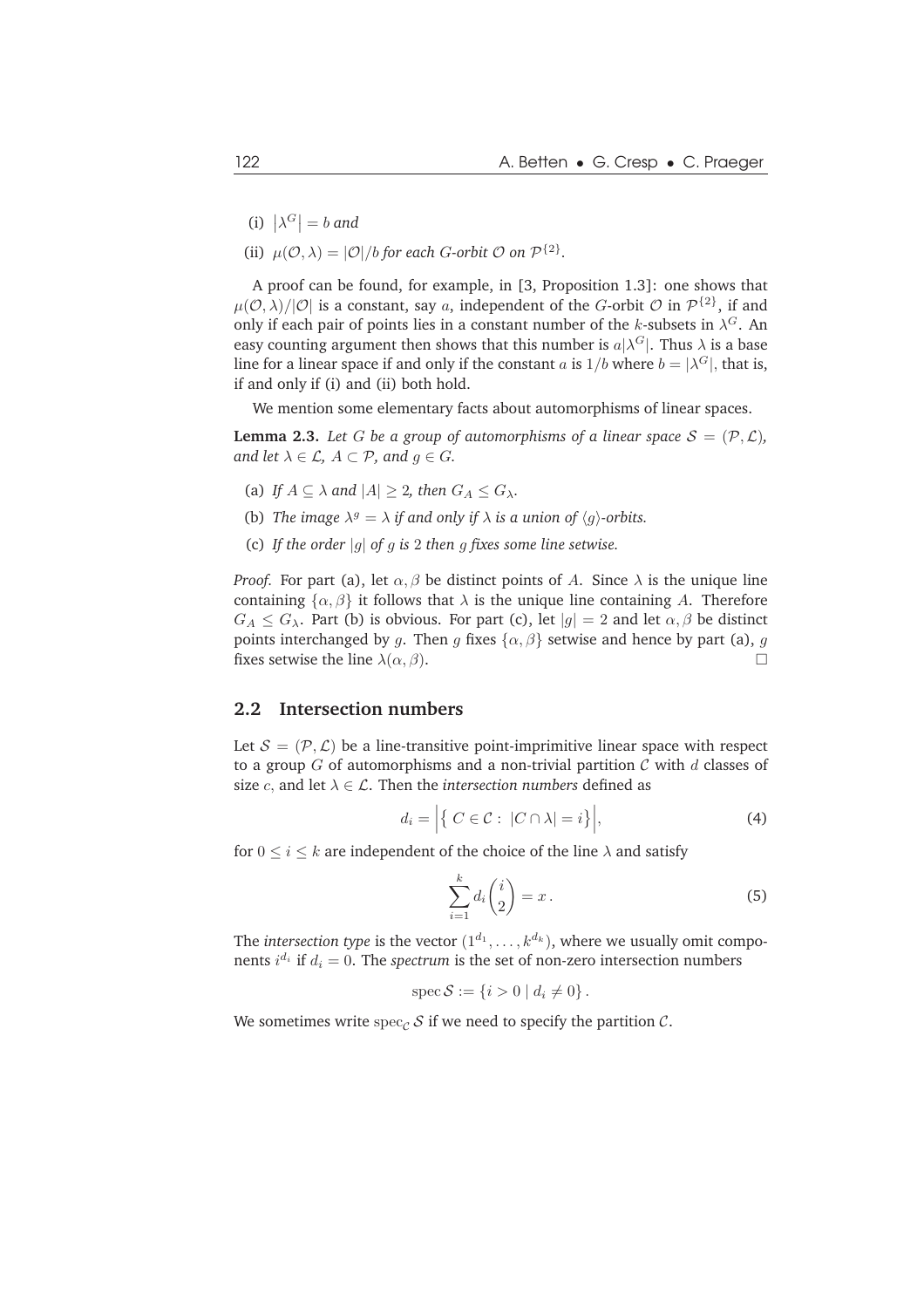#### **3 Grid structures on points**

Throughout this section,  $S = (\mathcal{P}, \mathcal{L})$  denotes a linear space that admits a linetransitive group G leaving invariant a non-trivial partition  $C = \{C_1, \ldots, C_d\}$ of the point set  $P$  with d classes of size c. Sometimes  $G$  leaves invariant a second partition D such that  $|C \cap D| = 1$  for all  $C \in C$  and  $D \in D$ . In this case  $\mathcal{D} = \{D_1, \ldots, D_c\}$  with each  $|D_i| = d$  and every point  $\alpha$  of P may be labelled by the unique ordered pair of integers  $(i, j)$  such that  $\{\alpha\} = C_i \cap D_j$ . We write  $\alpha = \alpha_{i,j}$ . Thus we can parametrize the points by the Cartesian product

$$
\{1,\ldots,d\}\times\{1,\ldots,c\}
$$

such that

$$
\mathcal{P} = \{ \alpha_{i,j} \mid 1 \leq i \leq d, \ 1 \leq j \leq c \}.
$$

The classes of the partitions  $C$  and  $D$  can then be thought of as the rows and columns respectively of the matrix

$$
\begin{pmatrix}\n\alpha_{1,1} & \alpha_{1,2} & \cdots & \alpha_{1,c} \\
\alpha_{2,1} & \alpha_{2,2} & \cdots & \alpha_{2,c} \\
\vdots & & & \vdots \\
\alpha_{d,1} & \alpha_{d,2} & \cdots & \alpha_{d,c}\n\end{pmatrix},
$$
\n(6)

that is,

$$
C_i = \{ \alpha_{i,j} \mid 1 \le j \le c \}, \quad 1 \le i \le d
$$

and

$$
D_j = \{ \alpha_{i,j} \mid 1 \le i \le d \}, \quad 1 \le j \le c.
$$

We call such a set  $P$  together with a distinguished ordered pair of partitions  $(C, D)$  as above a *grid of type*  $d \times c$  and write  $P = \mathcal{G}_{d \times c}^{(C, D)}$  $\frac{d(x, b)}{dx}$ . We call C the *rowpartition* and D the *column-partition* of the grid. Furthermore, the intersection types of a line with respect to the partitions C and D are called the *row intersection type* and *column intersection type*, respectively.

Desarguesian projective planes for which the number  $v$  of points is not a prime power provide line-transitive examples: write  $v = d \cdot c$  with d and c coprime, and take G to be a Singer group, that is, a cyclic group  $\langle q \rangle$  of automorphisms that is regular on points (and hence also on lines). Then the orbit sets of  $\langle g^d \rangle$  and  $\langle g^c \rangle$  on points are G-invariant point-partitions C and D that form a grid  $\mathcal{G}_{d \times c}^{(\mathcal{C}, \mathcal{D})}$  $\frac{(\mathcal{C}, D)}{d \times c}$ .

A grid is said to be *trivial* if at least one of the numbers c or d is 1, that is, if C and D are trivial partitions. We also say that G *preserves a grid* if G preserves a pair of non-trivial partitions that forms a grid. In fact if G preserves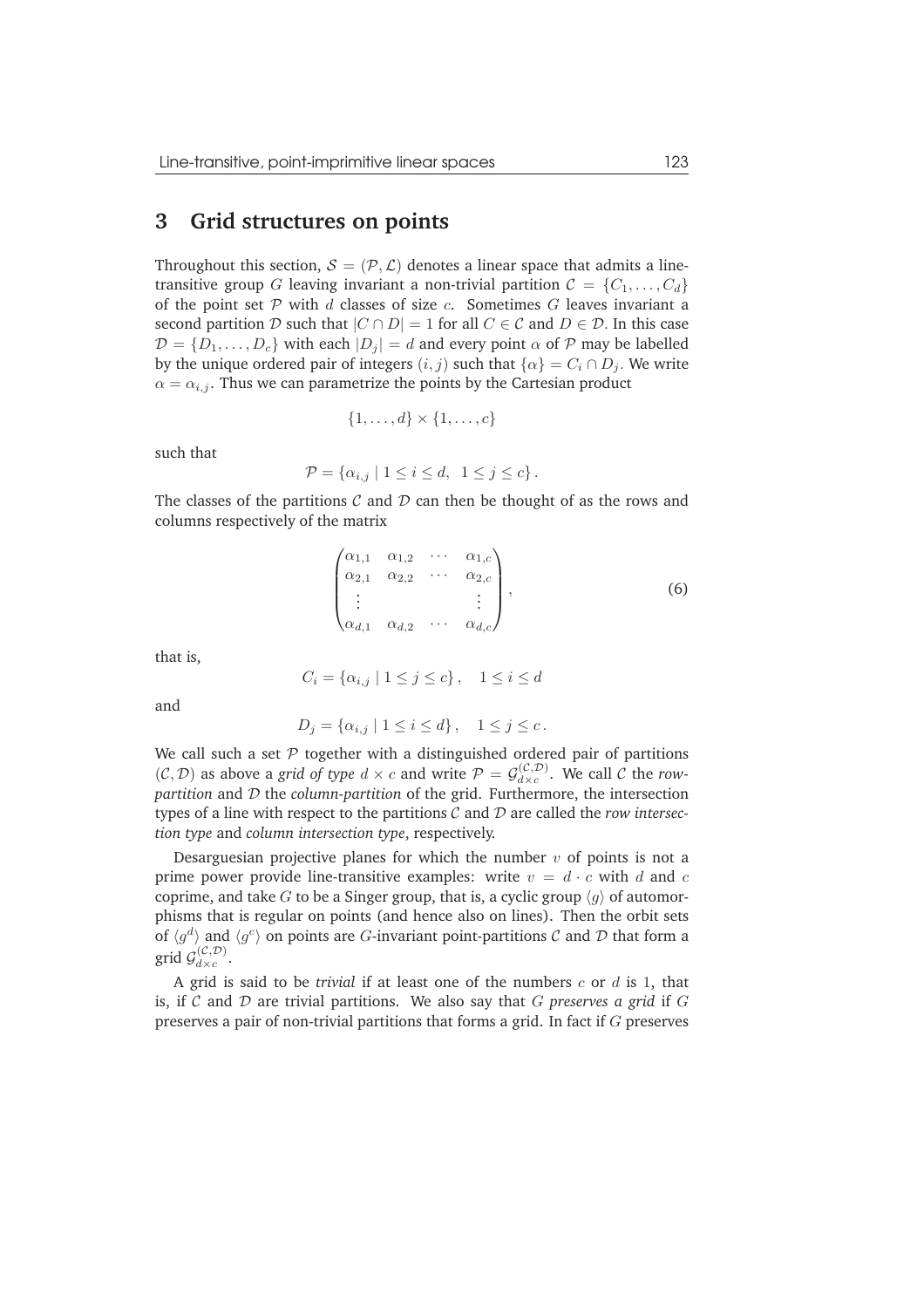$\mathcal{G}_{d\times c}^{(\mathcal{C},\mathcal{D})}$  $\frac{d(x, D)}{dx}$ , then  $G$  may be identified with a subgroup of  $\text{Sym}_d \times \text{Sym}_c$  in such a way that, for  $g = (g_1, g_2) \in G$ , the image of a point  $\alpha_{ij}$  is  $\alpha_{i'j'}$ , where  $C_{i'} = C_i^{g_1}$ and  $D_{j'} = D_j^{g_2}$ . The permutations  $g_1, g_2$  are the permutations induced by g on  $\mathcal C$  and  $\mathcal D$ , and they act as row and column permutations respectively on the array (6). Thus we write  $g_{\text{rows}} := g_1$  and  $g_{\text{cols}} := g_2$ . (This is the natural *product action* of  $\text{Sym}_d \times \text{Sym}_c$ , where  $\text{Sym}_n$  denotes the symmetric group of degree  $n$ .) We formalise this, and the obvious converse, below.

**Lemma 3.1.** A permutation group  $G \le \mathrm{Sym}_{dc}$  preserves a grid structure  $\mathcal{G}_{d \times c}^{(\mathcal{C}, \mathcal{D})}$  $\int_{d\times c}^{(c,\nu)}$  *if* and only if  $G$  is isomorphic to a subgroup of  $\mathrm{Sym}_d \times \mathrm{Sym}_c$  in its product action. In *this case every element* g of G *can be written as an ordered pair*  $g = (g_{rows}, g_{cols}) \in$  $Sym_d \times Sym_c$  *where*  $g_{rows} \in Sym_d$  *and*  $g_{\text{cols}} \in Sym_c$  *act as row and as column permutations, respectively.*

If an automorphism group G of a linear space  $S = (\mathcal{P}, \mathcal{L})$  leaves invariant a non-trivial grid structure  $\mathcal{G}_{d \times c}^{(\mathcal{C}, \mathcal{D})}$  $\frac{d(x, b)}{dx}$  on points, then P can be identified with the points of  $\mathcal{G}_{d \times c}^{(\mathcal{C}, \mathcal{D})}$  $\mathcal{L}^{(\mathcal{C}, \mathcal{D})}_{d \times c}$ , and we simply write  $\mathcal{S} = (\mathcal{G}^{(\mathcal{C}, \mathcal{D})}_{d \times c})$  $\begin{pmatrix} (C,D) \\ d \times c \end{pmatrix}$  and identify G with a subgroup of  $\mathrm{Sym}_d \times \mathrm{Sym}_c$ .

Bearing in mind the arrangement of the point set in (6), we say that a pair of distinct points

 $\{\alpha_{i,j}, \alpha_{u,v}\}$ 

is *horizontal* if  $i = u$ , *vertical* if  $j = v$ , and *skew* if  $i \neq u, j \neq v$ . If G preserves the grid  $(6)$ , then G also preserves the properties on point-pairs of being horizontal, vertical, or skew. This means that a  $G$ -orbit on point-pairs consists of pairs of one kind only. We say that an orbit on point-pairs is horizontal (or vertical or skew, respectively) if the pairs in that orbit all have that property.

Apart from the product action of the group  $\mathrm{Sym}_d \times \mathrm{Sym}_c$  referred to in Lemma 3.1, there is a second action of this group relevant to our study of linear spaces and grids. An action of  $Sym_d \times Sym_c$  on the set  $\mathcal{M}_{d \times c}$  of  $\{0, 1\}$ -matrices of size  $d \times c$  is defined as follows: if  $A = (a_{i,j}) \in \mathcal{M}_{d \times c}$  and  $g = (g_{\text{rows}}, g_{\text{cols}}) \in$  $\mathrm{Sym}_d \times \mathrm{Sym}_c$ , then

$$
A^g=\left(a_{i^{g_{\text{rows}}^-},\,j^{g_{\text{cols}}^-}\right).
$$

For two  $(d \times c)$ -matrices A and B we write  $A \equiv B$  if there is an element  $g \in \text{Sym}_{d} \times \text{Sym}_{g}$  with  $A^{g} = B$ . The equivalence classes of  $\{0, 1\}$ -matrices under this relation are known as isomorphism types of incidence structures. The relation to linear spaces is as follows:

Assume that a line-transitive group G on a linear space  $S = (\mathcal{P}, \mathcal{L})$  preserves a grid structure  $\mathcal{G}_{d \times c}^{(\mathcal{C}, \mathcal{D})}$  $\mathcal{L}_{d \times c}^{(C, D)}$  on the point set P. Then each subset  $S \subseteq \mathcal{P}$  corresponds to a matrix in  $\mathcal{M}_{d \times c}$ , the *characteristic matrix* of S,

$$
\chi(S) = (a_{i,j}),
$$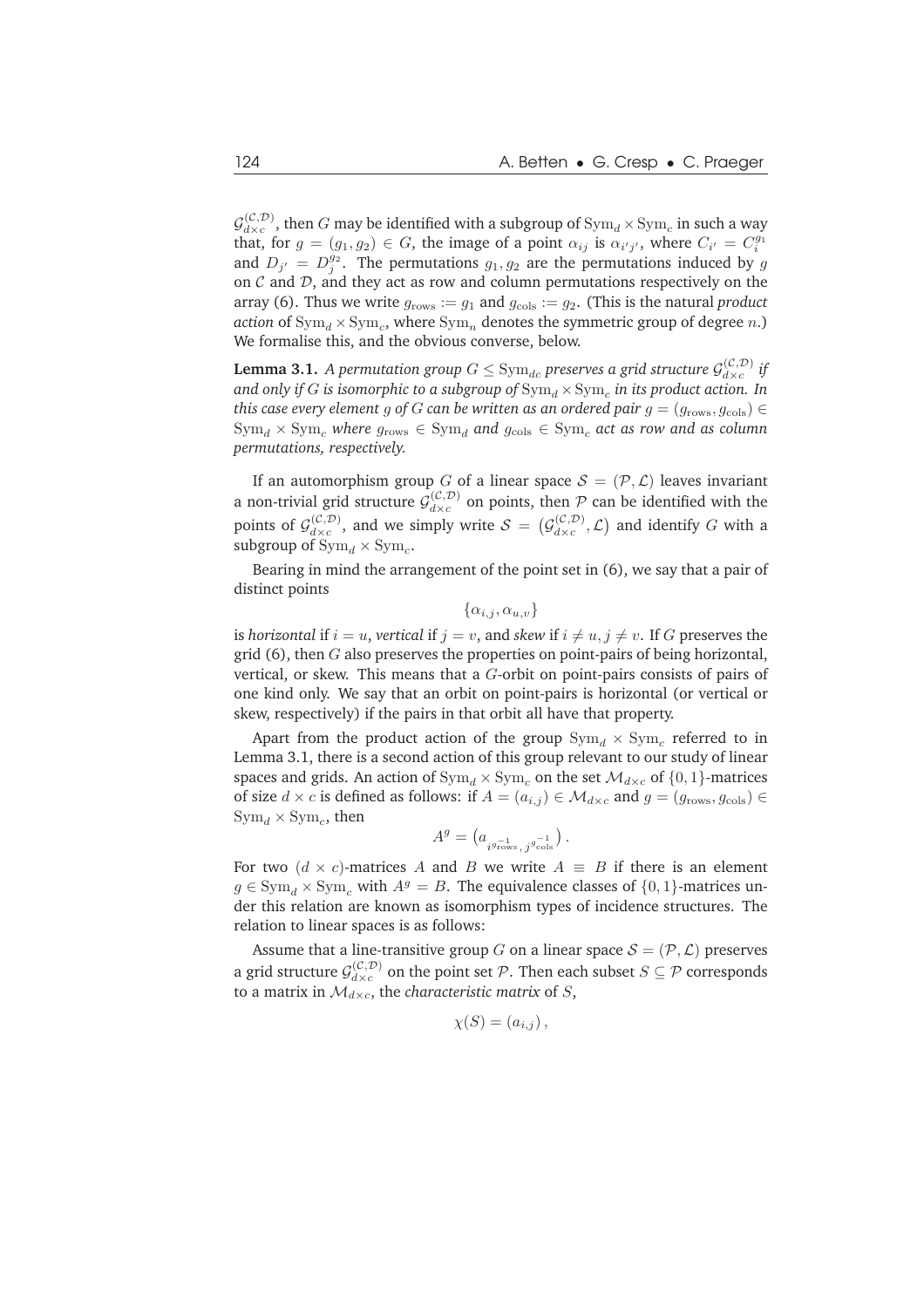where  $a_{i,j} = 1$  if  $\alpha_{i,j} \in S$  and  $a_{i,j} = 0$  otherwise. The map  $\chi$  is a one-to-one correspondence between the powerset of  $P$  (the set of subsets of  $P$ ) and the set  $\mathcal{M}_{d\times c}$ . Moreover, the actions of  $\text{Sym}_d \times \text{Sym}_c$  on the powerset of P and on  $\mathcal{M}_{d\times c}$  are equivalent, that is,

$$
\chi(S^g) = \chi(S)^g, \text{ for all } S \subseteq \mathcal{P}, g \in G.
$$

For a line  $\lambda \in \mathcal{L}$ , the equivalence class of  $\chi(\lambda)$  is called *the mask* of S relative to  $(C, D)$ . The mask determines both the row and the column intersection types. However, in a search for line-transitive linear spaces preserving a grid structure, we may find none, one, or several different masks corresponding to a given pair of row and column intersection types, see [7, Chapter 5] for an example. Thus, since the mask is an invariant of the linear space under automorphisms which preserve the grid structure, the mask provides an additional tool to assist in the search. Such a search might proceed as follows.

Suppose we are searching for all linear spaces  $S = (\mathcal{P}, \mathcal{L})$  (if any exist) with line size  $k$  admitting a given line-transitive group  $G$  that preserves a grid structure  $\mathcal{P} = \mathcal{G}_{d \times c}^{(\mathcal{C}, \mathcal{D})}$  $\frac{\partial(u,\nu)}{\partial x}$ . The values  $c, d, k$  are known and determine the Delandtsheer-Doyen parameters  $(x, y)$  for the G-invariant partition C by (2), and  $(y, x)$  are the Delandtsheer-Doyen parameters for the  $G$ -invariant partition  $D$ . From the values of x and y we first determine a list INTTYPES of feasible pairs of row and column intersection types. We then determine, for each pair in INTTYPES, a list of all masks that correspond to the pair. Then we search for linear spaces corresponding to each of the masks in turn (or prove that none exist).

Note that it is possible to have several non-isomorphic linear spaces corresponding to the same group and mask, as demonstrated by the line-transitive linear spaces on 729 points with line size 8 classified in [11]. In the next subsection we give an example of this type of analysis.

#### **3.1 An example: masks corresponding to given intersection types**

Grids arise in the second case of [13, Theorem 1.4], and we restate part of this result below in the language of grids. A permutation group  $H$  on a set  $P$  is said to be *semiregular* if only the identity element of  $H$  fixes a point of  $P$ , and  $H$ is *regular* if it is semiregular and transitive. The point-partition C is *minimal* if  $|C_i| > 1$  and the only G-invariant refinement of C is the trivial partition with all parts of size 1. Our notation with regard to groups is as follows: for two groups A and B, A : B denotes a semidirect product of A by B. Also  $D_{2n}$  will denote the dihedral group of order  $2n$ .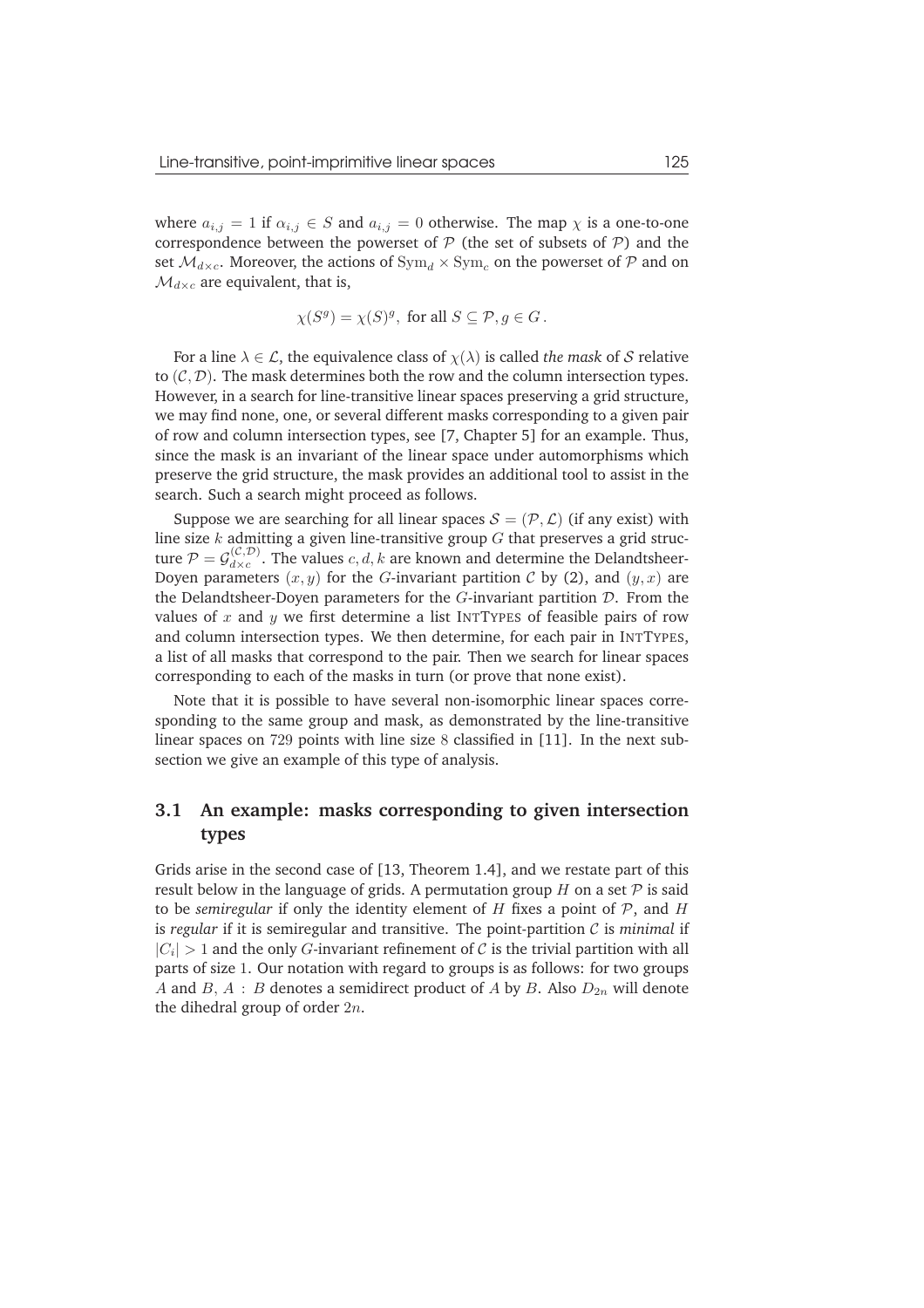**Lemma 3.2.** *Let* S, G *and* C *be as above with Delandtsheer-Doyen parameters*  $(x, y)$ ,  $k \geq 2x$  and spec<sub>C</sub>  $\mathcal{S} = \{1, 2\}$ . Assume further that C is minimal and G*normal and that* G(C) *is not semiregular on* P*. Then*

- (i) *there is a G-invariant partition* D of P such that  $P = \mathcal{G}_{d \times c}^{(\mathcal{C}, \mathcal{D})}$  $\frac{d(x, D)}{dx}$  is a grid of type  $d \times c$ ;
- (ii)  $c = p^a$  for some odd prime p, and  $G_{(C)} = Z_{p^a} : Z_2$ ; moreover,  $G_{(C)}$  con*tains* c *involutions and the* c *classes of* D *are the sets of fixed points of these involutions;*
- (iii) *the row intersection type is*  $(1^{k-2x}, 2^x)$  *with*  $k 2x \geq 2$ *, and the column intersection type is*  $(1^{2x}, (k-2x)^1)$ ;
- (iv)  $y = \binom{k-2x}{2}$  and *D* has Delandtsheer-Doyen parameters  $(y, x)$ .

We make a few comments about our re-statement of the result. A crucial observation that underlies our translation of [13, Theorem 1.4] into the language of grids is that, for a normal subgroup  $N$  of a transitive permutation group  $G$ , the set F of fixed points of a point stabiliser  $N_{\alpha}$  generates a G-invariant pointpartition  $\{F^g \mid g \in G\}$ . (The proof is straightforward and elementary.) We applied this with  $N = G(c)$ ,  $N_\alpha \cong Z_2$ . The assertion about the Delandtsheer-Doyen parameters with respect to  $D$  follows from (2). The result [13, Theorem 1.4] obtained  $y = \binom{k-2x}{2}$ , and the fact that each line meets some column in exactly  $k - 2x$  points. Since y is the number of  $D$ -inner pairs, this information implies that the column intersection type is  $(1^{2x}, (k-2x)^1)$ .

We shall analyse possibilities for the characteristic matrix of a line in the situation of Lemma 3.2, showing that they all belong to the same mask. For a matrix  $M \in \mathcal{M}_{d \times c}$ , the *weight* of a row or column is the number of 1's it contains; two rows (or columns) are *disjoint* if their sets of non-zero entries correspond to disjoint sets of columns (or rows, respectively), or equivalently, if their dot product is zero. Recall that each matrix in the mask is the characteristic matrix  $\chi(\lambda)$  of a line  $\lambda$ . By Lemma 3.2(ii), each involution  $u \in G_{(C)}$  fixes a class of  $D$  pointwise, and hence fixes some line setwise. Since  $G$  is line-transitive, each line is fixed setwise by an involution of G.

**Lemma 3.3.** *Let* S, G, C, D, x and y be as in Lemma 3.2, let  $\lambda \in \mathcal{L}$ , and let u be *an involution in G that fixes*  $\lambda$  *setwise. Then*  $\chi(\lambda)$  *has the following shape:* 

- (i) *there are* x *pairwise disjoint rows of weight* 2 *corresponding to* 2x *columns of weight* 1*;*
- (ii) *the non-zero entries in the rows of weight* 2 *lie in columns corresponding to pairs of classes of* D *which are interchanged by* u *;*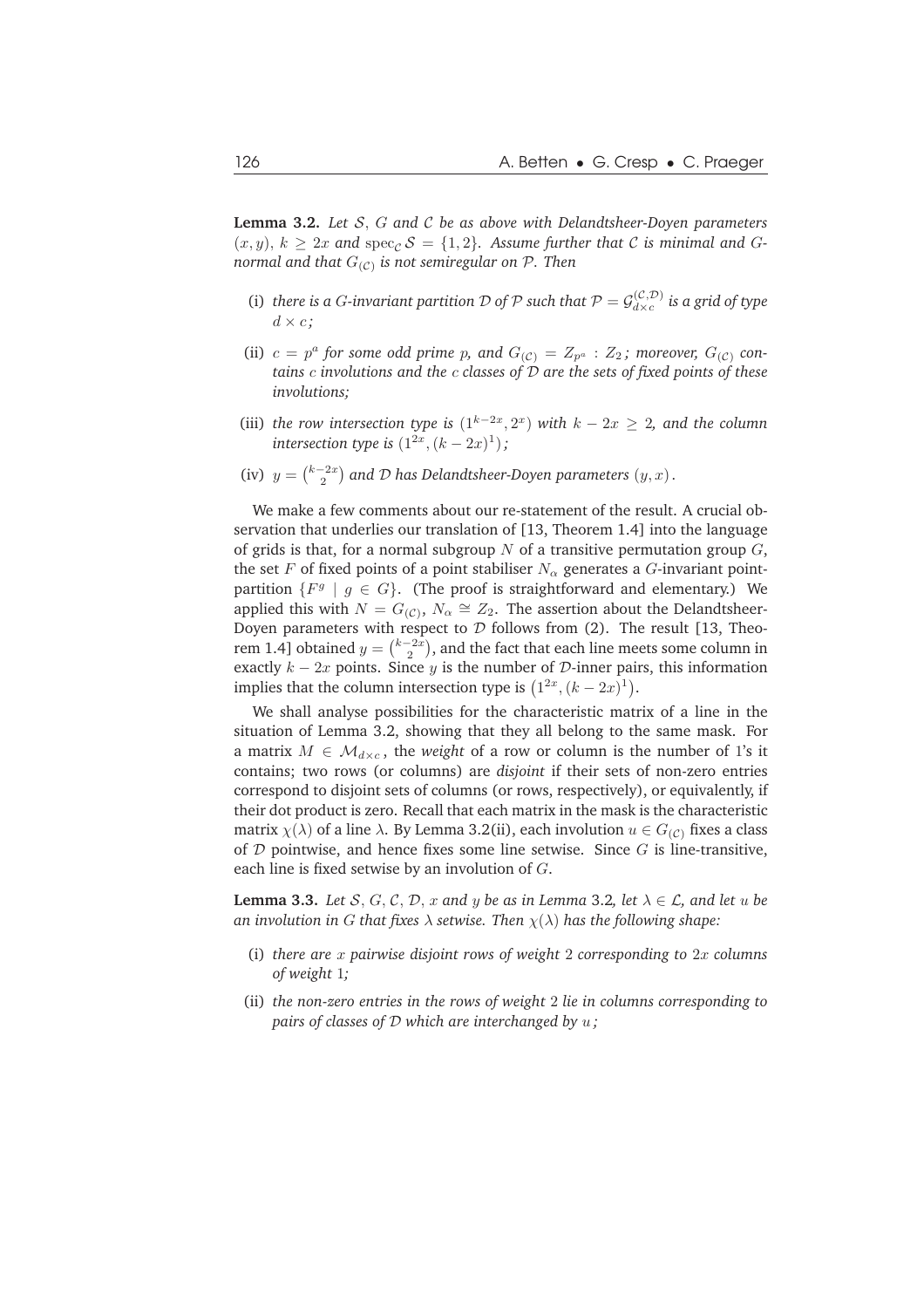(iii) *there are* k − 2x *rows of weight* 1 *whose unique non-zero entries all lie in the same column, namely the column corresponding to the unique class of* D *fixed by* u *.*

#### *In particular there is a unique mask corresponding to* S, C, D*.*

*Proof.* By Lemma 3.2,  $\mathcal{P} = \mathcal{G}_{d \times c}^{(\mathcal{C}, \mathcal{D})}$  $d_{\times c}^{(C,D)}$ , and for an involution  $u \in G_{(C)}$  there is a class  $D_0 \in \mathcal{D}$  such that  $D_0$  is the set of fixed points of  $u$ . Moreover, since  $u$  fixes each C-class setwise,  $D_0$  must be the unique class of D fixed setwise by u. Since u fixes  $\lambda$  setwise, by Lemma 2.3,  $\lambda$  is a union of  $\langle u \rangle$ -orbits. We shall describe  $\chi(\lambda)$ . By Lemma 3.2, the row intersection type is  $(1^{k-2x}, 2^x)$  and the column intersection type is  $(1^{2x}, k - 2x)$ .

Since u fixes setwise the unique D-class containing  $k - 2x$  points of  $\lambda$ , this class must be  $D_0$ . Then, since  $\lambda$  meets each  $\mathcal C$ -class in at most 2 points, it follows that, for each C-class C such that  $C \cap D_0 \subset \lambda$ , we must have  $C \cap \lambda = C \cap D_0$ . This proves (iii), and we note that each of the  $y = \binom{k-2x}{2}$   ${\cal D}$ -inner pairs of  $\lambda$  is therefore a pair of points of  $D_0 \cap \lambda$ .

The rows of weight 2 can only be formed by choosing the non-zero entries in columns corresponding to pairs of  $D$ -classes interchanged by  $u$ . Moreover, since these non-zero entries can contribute no  $\mathcal{D}$ -inner pairs, these rows are pairwise disjoint, giving us  $2x$  columns of weight 1.

Finally, all matrices in  $\mathcal{M}_{d\times c}$  with these properties are equivalent under the action of  $\mathrm{Sym}_d \times \mathrm{Sym}_c$ , and hence the mask corresponding to  $\mathcal{S}, \mathcal{C}, \mathcal{D}$  is uniquely determined.

## **4 Proof of Theorem 1.2**

Let  $S, G, C$  be as in Theorem 1.2, and let  $G_{(C)}$  denote the kernel of the action of G on C. By assumption, the number  $x$  of C-inner pairs is at most 8, and  $G(c)$  contains a non-identity element, g say, such that g fixes some point  $\alpha$ . In particular,  $G_{(C)} \neq 1$  and the  $G_{(C)}$ -orbits in  $\mathcal P$  form a  $G$ -invariant partition  $\mathcal C'$  that refines C. Moreover the partition C' is G-normal with  $G_{(C)}$  contained in  $G_{(C')}$ . Also, since each  $\mathcal{C}'$ -inner pair is also a  $\mathcal{C}$ -inner pair, the number  $x'$  of  $\mathcal{C}'$ -inner pairs is at most  $x$ , which by assumption is at most 8.

Thus the hypotheses of  $[13,$  Theorem 1.6] hold relative to the partition  $C'$ , and in addition we have that  $G_{(\mathcal{C}')}$  is not semiregular on  $\mathcal{P}.$  We review and extend the information given in [13, Theorem 1.6]. Let  $|C'| = d'$ , let the classes of C' have size c', let the Delandtsheer-Doyen parameters relative to C' be  $(x', y')$ , and the C'-intersection type be  $(1^{d'_1}, \ldots, k^{d'_k})$ . Also set  $b^{(r)} := b/\gcd(b, v)$ , where  $b = |\mathcal{L}|$ . Notice that  $gcd(v, b^{(r)}) = 1$  since  $v - 1 = r(k - 1)$ .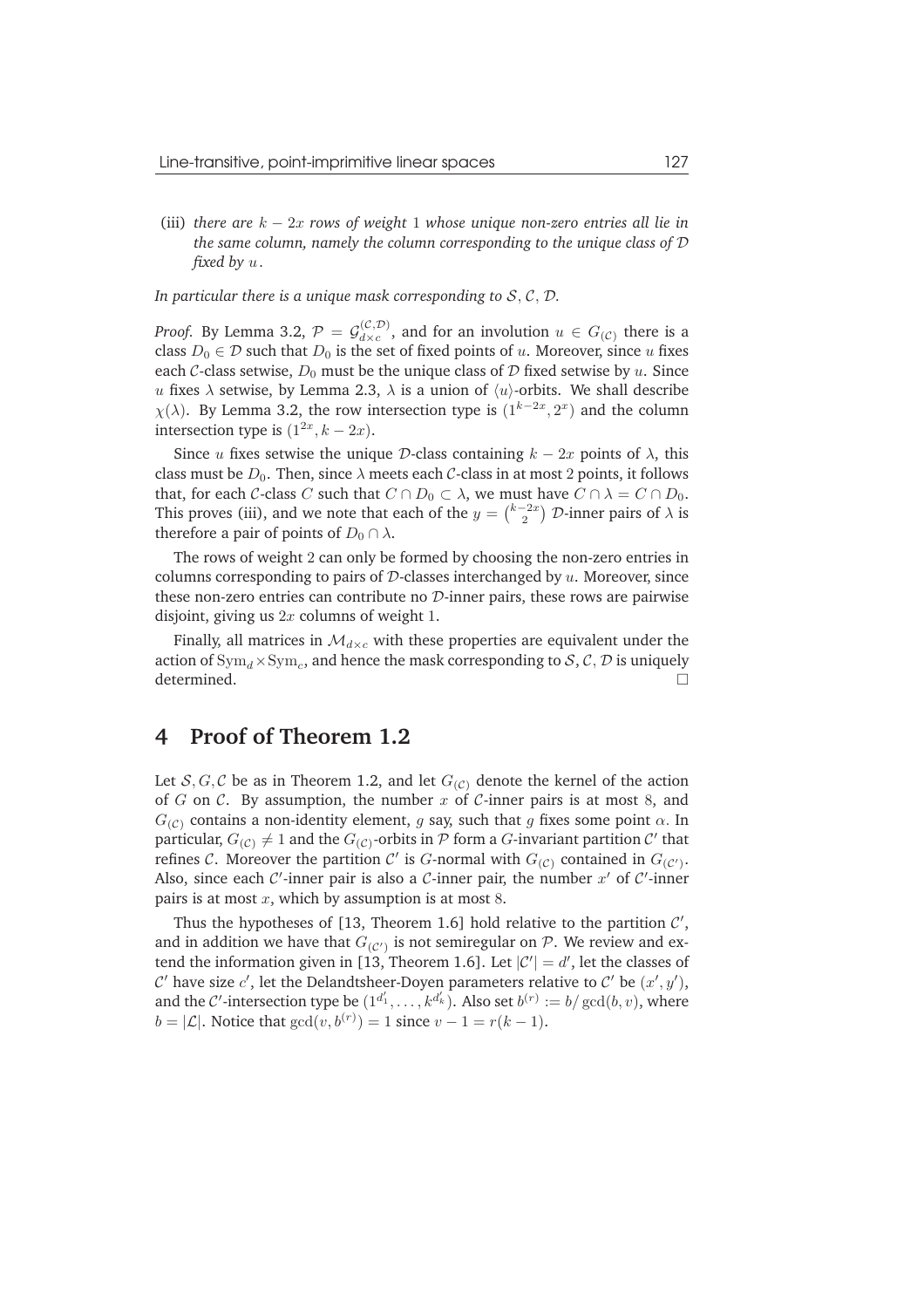**Lemma 4.1.** *If* S is  $PG<sub>2</sub>(4)$  *or the Colbourn-McCalla design then*  $Aut(S)$  *contains a subgroup with the required properties. If* S *is not one of these two linear spaces, then all of the following hold.*

- (a)  $k, c', d', x', y', d'_1, d'_2, b^{(r)}$  are as in one of lines 1–7 of Table 1;
- (b)  $\text{spec}_{\mathcal{C}'} S = \{1, 2\}$ , and the C'-intersection type is  $(1^{k-2x'}, 2^{x'})$ ;
- (c)  $G_{(C')} = N : Z_2 \simeq D_{2c'}$  with  $N \simeq Z_{c'}$ , and  $G = X \times G_{(C')}$ ;
- (d) *moreover in lines* 1–6,  $C' = C$ ,  $X = M : Z_h$  where  $M \simeq Z_{d'}$  and  $b^{(r)} \mid h \mid$  $(d'-1)$ ; and in line 7,  $G^{C'} = X^{C'}$  is imprimitive.

We remark that in line 7, the partition  $C$  may equal  $C'$  or it may be properly refined by  $C'$ .

*Proof.* As discussed above, the assumptions of [13, Theorem 1.6] hold relative to  $C'$ . The first paragraph of the proof [13, pp. 57-58] shows that  $C'$  is minimal and c' is odd. Next we consider two examples. If  $S = PG_2(4)$  then  $|P| = 21$ , a product of two primes, and so  $C = C'$ . In the automorphism group PFL(3, 4) of  $PG<sub>2</sub>(4)$  the normaliser of a Singer Cycle has the form  $Z_{21}$  :  $Z_6$  and contains subgroups  $Z_7 \times D_6$  and  $F_{21} \times D_6$  that satisfy the conditions with  $c = 3, d = 7$ , and the subgroup  $F_{21} \times D_6$  also satisfies the conditions with  $c = 7, d = 3$ . For the Colbourn-McCalla linear space, again  $|\mathcal{P}| = 91$  is a product of two primes and so  $C' = C$ . It was shown in [9] that there is a subgroup of automorphisms of the form  $Z_7 \times D_{26}$  satisfying the conditions with  $c = 13, d = 7$ . These examples were given in [13, Theorem 1.6 (b)].

Thus we may assume that  $S$  is not one of these two linear spaces. Then by [13, Theorem 1.6], setting  $K := G_{(\mathcal{C}')}$ , all of the following hold.

- (i)  $\operatorname{spec}_{\mathcal{C}'} S = \{1, 2\}$ , and hence the  $\mathcal{C}'$ -intersection type is  $(1^{k-2x'}, 2^{x'})$ ;
- (ii)  $K = N : Z_2 \simeq D_{2c'}$  with  $N \simeq Z_{c'}$ , G has a normal subgroup  $X \times K$  where  $X := C_G(K)$ , and either
	- (a)  $X = M : Z_h$  where  $M \cong Z_{d'}$ , for some h dividing  $d' 1$ , and one of lines 1–6 of Table 1 holds; or
	- (b)  $G^{C'}$  is imprimitive, and line 7 of Table 1 holds.

In lines 1–6, the integer  $d'$  is prime, and since  $d$  divides  $d'$  it follows that  $d' = d$ and hence  $C' = C$  for these lines. Also for lines 1 and 7,  $b^{(r)} = 1$  and hence in these lines  $S$  is a projective plane.

We take this analysis further. Lines 1–6 of Table 1 correspond to cases 6, 8, 9, 11, 17, 18, respectively analysed on page 59 of [13], and line 7 of Table 1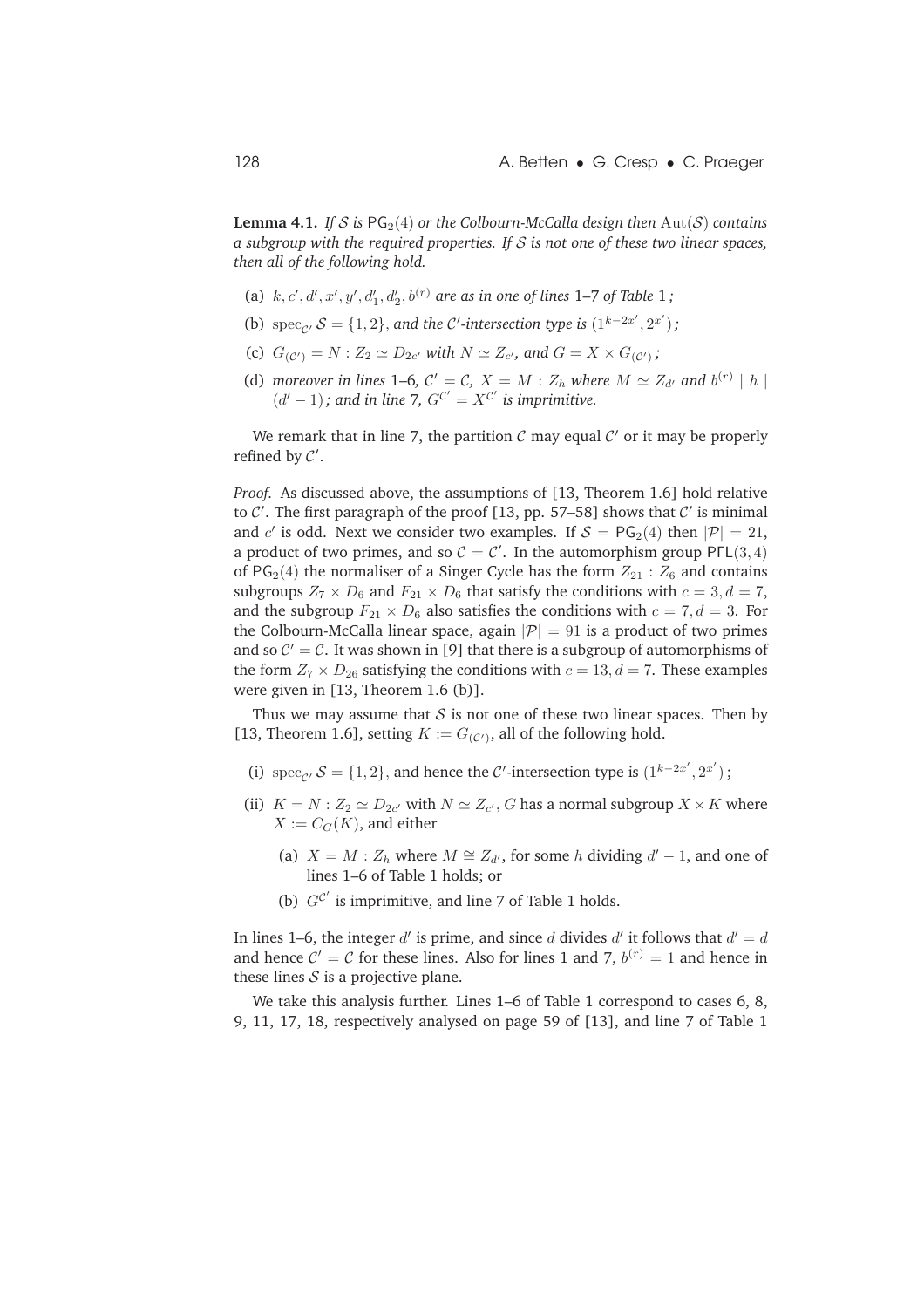| line           | $_{k}$ | c'  | d' | $x^{\prime}$ | $y^{\prime}$ | $d_1'$         | $d_2'$ | $b^{(r)}$      | comment          |
|----------------|--------|-----|----|--------------|--------------|----------------|--------|----------------|------------------|
|                | 10     |     | 13 | 3            | 6            | 4              | 3      |                | projective plane |
| $\overline{2}$ | 10     | 41  | 11 | 4            |              | $\overline{2}$ | 4      | 5              |                  |
| 3              |        |     | 13 | 4            | 3            | 3              | 4      | $\overline{2}$ |                  |
| 4              | 12     | 61  | 13 | 5            |              | 2              | 5      | 6              |                  |
| 5              | 16     | 113 |    |              |              | 2              |        | 8              |                  |
| 6              |        | 43  | 19 |              | 3            | 3              |        | 3              |                  |
|                |        | 13  | 21 | 6            | 10           | 5              | 6      |                | projective plane |

Table 1: Parameters for Lemma 4.1

corresponds to case 14 analysed on page 60 of [13]. It is proved there that in all of these cases,  $K \simeq D_{2c'}$ , and X is defined as  $C_G(K)$ , the kernel of the natural conjugation action of G on K. It is observed that  $X \cap K = 1$  and  $G/X \le \text{Aut}(K)$ . However it is wrongly asserted that  $\text{Aut}(K) \simeq Z_{c'} \cdot Z_{c'-1}$ . In fact  $\mathrm{Aut}(K) \simeq K \simeq D_{2c'}$  since c' is odd. Now  $X \cap K = 1$  implies that  $K \simeq XK/X \leq G/X \leq \text{Aut}(K) \simeq K$ , and hence  $G = XK \simeq X \times K$  in all these cases. Moreover, since an involution in  $K$  fixes a line of  $S$ , it follows that b divides  $|G|/2$ . In lines 2–6,  $|G|/2 = c'd'h = vh$ , and hence  $b^{(r)}$  divides h. This divisibility condition also holds for line 1 since in that case  $b^{(r)} = 1$ . This completes the proof.

From now on we will assume that S is neither  $PG<sub>2</sub>(4)$  nor the Colbourn-McCalla design. Note that Lemmas 3.2 and 3.3 apply to all lines of Table 1, proving in particular that G preserves a grid structure on the point set.

**Corollary 4.2.** *In each of lines* 1–7 *of Table* 1*, G preserves a grid structure*  $P =$  $\mathcal{G}_{d' \times c'}^{(C', \mathcal{D})}$  on points, where  $\mathcal D$  is the set of X-orbits in  $\mathcal P$  with X as in Lemma 4.1. Moreover, the X-action on C' is equivalent to its action on each of these orbits.

*Proof.* Suppose that one of the lines of Table 1 holds. Then all the conditions of Lemma 3.2 hold relative to the partition  $\mathcal{C}'$ , and hence  $G$  preserves a second point-partition D such that  $P = G_{d' \times c'}^{(c', D)}$  is a grid of type  $d' \times c'$ . Moreover, each part  $D$  of  $\cal D$  is the fixed point set of an involution  $u$  in  $K=G_{({\cal C}')}$ . Now  $\langle u \rangle$  is a point stabiliser in  $G_{(\mathcal{C}')}$ , and its normaliser in  $G$  is  $X\times \langle u\rangle.$  Therefore  $X\times \langle u\rangle$ acts transitively on the fixed point set D of  $\langle u \rangle$ , and thus D is an X-orbit. Hence  $D$  is the set of X-orbits in  $P$ . Clearly the X-action on  $C'$  is equivalent to its action on each of these orbits.

Our next step is to prove that lines 2–6 do not lead to any examples.

**Lemma 4.3.** *There are no examples for lines* 2–6 *of Table* 1*. Moreover, in the case of line* 1*,*  $G = X \times G_{(C)}$ *, where*  $X \simeq Z_{13}$  *and*  $G_{(C)} = D_{14}$ *.*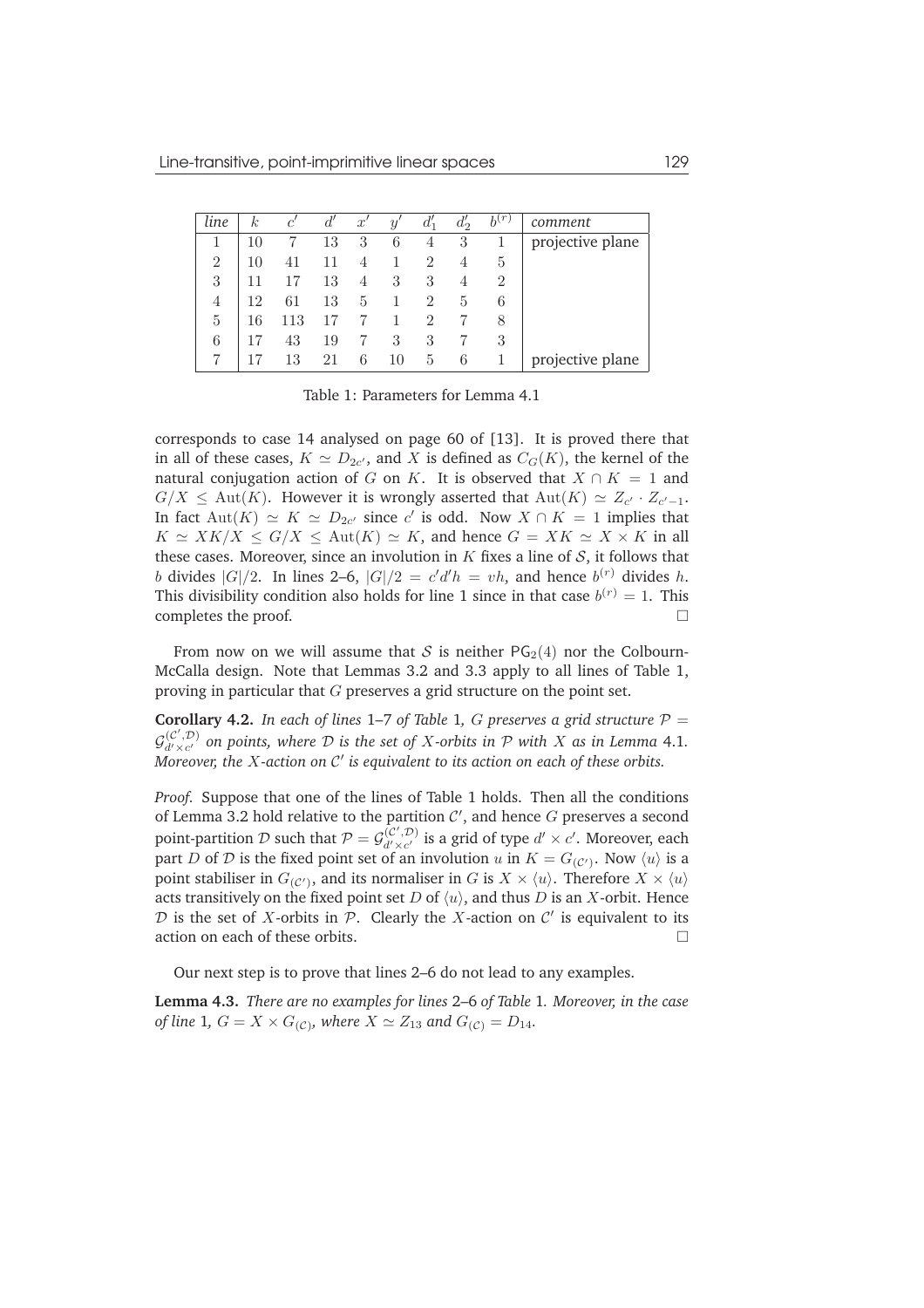*Proof.* By Corollary 4.2,  $G$  preserves a grid structure  $\mathcal{P}=\mathcal{G}_{d'\times c'}^{(\mathcal{C}',\mathcal{D})}$ , where  $\mathcal D$  is the set of  $X$ -orbits in  $P$ . This implies that the partition  $D$  is also  $G$ -normal, and we have  $G_{(\mathcal{D})} = X$ . Moreover, the number of  $\mathcal{D}$ -inner pairs on a line is  $y'$ , and for each of the lines 1–6,  $y' < 8$ . Thus [13, Theorem 1.6] applies for these lines with  $\mathcal{C}'$ ,  $K$  replaced by  $\mathcal{D}$ ,  $X$ , and we deduce that  $X$  is semiregular on  $\mathcal{P}$ . Thus the integer h in Lemma 4.1 is 1. Since, by Lemma 4.1, h is divisible by  $b^{(r)}$ , it follows that lines 2–6 lead to no examples, and in the case of line 1, we have  $X \simeq Z_{13}.$ 

Now we show that, in the case of line 7 of Table 1, the group  $G$  must contain at least one of only two types of line-regular subgroups. Here  $F_{21} = Z_7 : Z_3$ denotes the Frobenius group of order 21.

**Lemma 4.4.** *If line* 7 *of Table* 1 *holds, then* G *has a line-transitive subgroup*  $Y \times G_{(\mathcal{C}')}$ , where  $Y \leq X$  with  $X$  as in Lemma 4.1,  $Y \simeq F_{21}$  or  $Z_{21}$ , and  $G_{(\mathcal{C}')} \simeq F_{21}$  $D_{26}$ .

*Proof.* By Lemma 4.1,  $G^{C'} = X^{C'} \simeq X$  is imprimitive, and by Corollary 4.2, the set  $D$  of X-orbits in  $P$  forms a  $G$ -invariant partition, and the X-action on  $C'$  is equivalent to its action on each of these orbits. Thus it is sufficient to find a subgroup Y of X such that  $Y \simeq F_{21}$  or  $Z_{21}$ , with Y regular on an X-orbit D. By Lemma 3.2,  $D$  is the fixed point set of an involution  $u$  in  $G_{(C')}$ , and hence the group  $G^D$  induced by  $G_D = X \times \langle u \rangle$  on D is equal to  $X^D \simeq X$ .

Suppose first that  $X^{C'}$  is quasiprimitive, that is, all non-trivial normal subgroups of X are transitive on C'. Since  $X^{C'}$  is imprimitive, this means that there is a non-trivial X-invariant partition  $\mathcal{C}''$  of  $\mathcal{C}'$  on which X acts faithfully. This implies that  $|\mathcal{C}''| = 7$  and  $X \leq S_7$ . Since a minimal normal subgroup S of X is transitive on C' of degree 21, it follows that  $S \neq Z_7$  or  $A_7$ , and hence  $S = X = \text{PSL}(2, 7)$ . In this case a Frobenius subgroup Y of X of order 21 must act regularly on  $\mathcal{C}'$  and D, since  $X_{\alpha} \simeq D_8$ .

Thus we may assume that  $X$  has a non-trivial normal subgroup  $M$  that is intransitive on  $D$ . Then  $X$  permutes the  $M$ -orbits in  $D$  transitively, so  $M$  has equal length orbits in  $D$  of length 3 or 7, and we may assume that  $M$  is equal to the kernel of this action. Since  $G_{(C)}$  centralises M, the subgroup M is normal in G and the set  $\mathcal{D}'$  of M-orbits in  $\mathcal P$  is a G-invariant partition that refines  $\mathcal D$ . By [5, Theorem 1], M is faithful on each of its orbits in  $\mathcal{P}$ .

Suppose that M has orbits of length 3 in P. Then  $M = Z_3$  or  $S_3$ , and so  $X/C_X(M) \leq 2$ . Hence  $C_X(M)$  is transitive on the seven M-orbits in D, and  $C_X(M) \cap M \leq Z_3$ . Thus if  $a \in M$  has order 3, and  $z \in C_X(M)$  has order 7, then  $\langle az \rangle \simeq Z_{21}$  and is regular on D.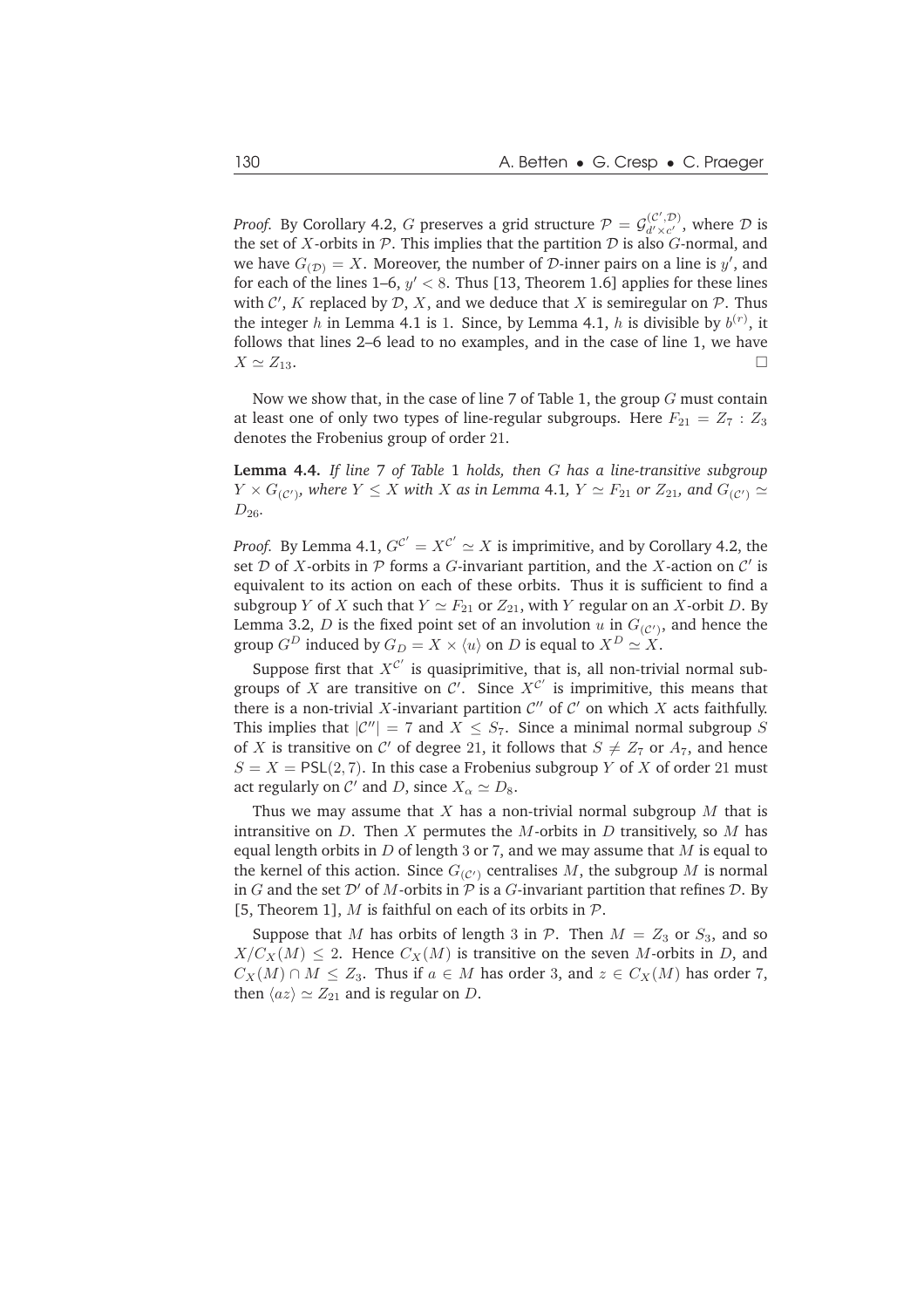We may therefore assume that each non-trivial, intransitive normal subgroup of  $X$  has 3 orbits of length 7 in  $D$ . In this case  $M$  acts faithfully on each orbit of degree 7. Suppose that  $M \neq Z_7$ . Then, for all possibilities, M has trivial centre and  $\text{Aut}(M)/M < Z_2$ . Thus  $|X/(MC_X(M))|$  is not divisible by 3, and so  $C_X(M)$  permutes transitively the three M-orbits in D and  $C_X(M) \cap M = 1$ . This time, if  $a \in M$  has order 7, and  $z \in C_X(M)$  has order 3, then  $\langle az \rangle \simeq Z_{21}$ and is regular on D. Finally suppose that  $M = Z_7$ . If  $C_X(M)$  is transitive on D then we obtain a subgroup  $Z_{21}$  of  $C_X(M)$  acting regularly as required, while if  $C_X(M)$  is intransitive on D then  $C_X(M) = M$  and  $X \leq AGL(1, 7)$ . In this last case we have a subgroup  $F_{21}$  of X acting regularly on D.

We complete consideration of lines 1 and 7 in the following section.

#### **4.1 The projective plane cases**

**Lemma 4.5.** *The only projective plane of order* 9 *admitting a line-transitive action of the cyclic group*  $Z_{91}$  *is the Desarguesian plane*  $PG<sub>2</sub>(9)$ *. Moreover*  $PG<sub>2</sub>(9)$  *admits a line-transitive group*  $G ≅ Z_{13} × D_{14}$  *corresponding to line* 1 *of Table* 1*.* 

*Proof.* Suppose that  $S = (\mathcal{P}, \mathcal{L})$  is a projective plane of order 9 admitting a line-transitive cyclic subgroup  $G = \langle a \rangle \cong Z_{91}$  of automorphisms. Note that the point set  $P$  can be identified with the set  $G$  in such a way that  $G$  acts by multiplication. The G-action is line-transitive and point imprimitive, preserving the point partition  $C = \{C_i \mid 0 \le i < 13\}$ , where  $C_i = \{a^{13j+i} \mid 0 \le j < 7\}$ . Thus the algorithm in [1] may be used to find all such projective planes up to isomorphism. A computer search using this algorithm led to 12 base lines of (possibly isomorphic) projective planes. The search for the designs took 20 seconds on a Macintosh PowerBook G4, during which around 3 million backtrack nodes were examined by the program. Using the software package nauty [10] (version 2.2), the 12 designs from the search were all identified as the Desarguesian projective plane  $PG<sub>2</sub>(9)$ . This proves the first assertion.

Finally we consider  $S = PG_2(9)$ . The normaliser of a Singer cycle in PFL(3,9) is  $Z_{91}$ :  $Z_6$  and contains a unique subgroup of the form  $Z_{91}$ :  $Z_2$ . This subgroup may be identified with a subgroup  $Z_{91}$  of the multiplicative group of a field of order  $3^6$ , extended by a field automorphism of order 2 that fixes pointwise a subfield of order  $3^3$ . Thus this subgroup is isomorphic to  $Z_{13} \times D_{14}$  (as in Lemma 4.3) and so  $PG<sub>2</sub>(9)$  is the unique linear space corresponding to line 1 of Table 1.

**Lemma 4.6.** *Up to isomorphism, there is a unique linear space corresponding to line* 7 of Table 1, namely the Desarguesian projective plane  $PG<sub>2</sub>(16)$ *.*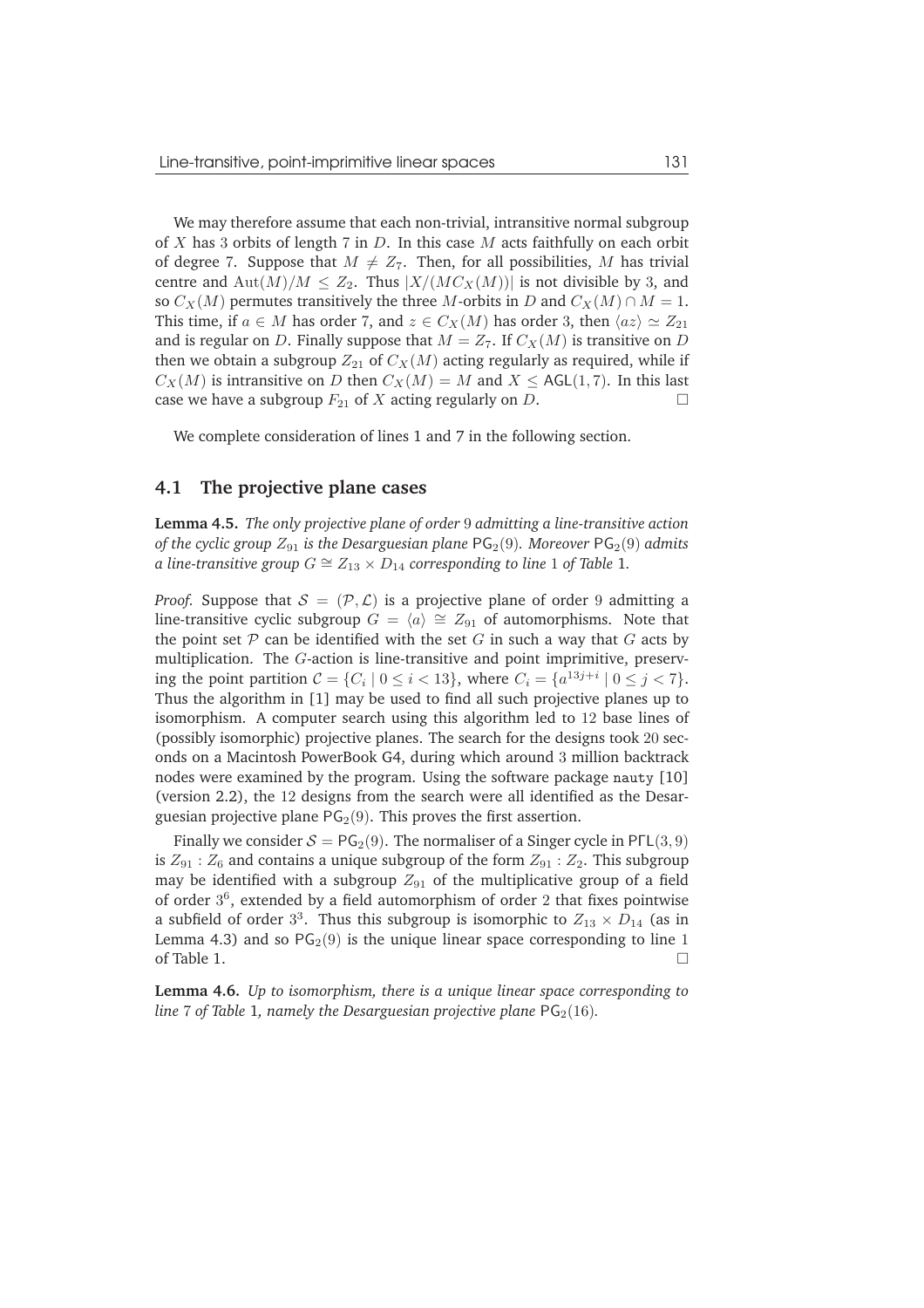*Proof.* By Lemma 4.3, we may identify the point set with  $P = \mathcal{G}_{d' \times c'}^{(\mathcal{C}', \mathcal{D})}$ ; we use the notation of (6) for points. By Lemma 4.4, we may assume that the line transitive group is  $G = G_{(D)} \times G_{(C')}$  with  $G_{(D)} = Z_{21}$  or  $F_{21}$ , and  $G_{(C')} = D_{26}$ . We may take  $G_{(C')} = Z_{13} : Z_2$ , with  $Z_{13} = \langle t_{0,1} \rangle$  the additive group of integers modulo 13, and  $Z_2 = \langle s \rangle$ , where  $t_{0,i}^s = t_{0,-i}$  for each integer i modulo 13. Also either  $G_{(\mathcal{D})} = Z_{21} = \langle t_{1,0} \rangle$ , the additive group of integers modulo 21, or  $G_{(\mathcal{D})} = F_{21} = \langle t_{1,0}, s' \rangle$ , where  $\langle t_{1,0} \rangle$ , the additive group of integers modulo 7, and  $t_{i,0}^{s'} = t_{2i,0}$  for each integer *i* modulo 7.

First we prove that the Desarguesian projective plane  $PG<sub>2</sub>(16)$  provides an example for the first type of group, but not the second type. For  $S = PG_2(16)$ , the group  $G$  is a subgroup of PFL(3, 16), and  $G$  is contained in the normaliser of a cyclic subgroup of order 13. Thus  $G$  must be contained in the normaliser  $Y$ of a Singer cycle in PΓL(3, 16). Now  $Y := Z_{273} : Z_{12}$ , where the cyclic normal subgroup  $\langle y \rangle \simeq Z_{273}$  may be identified with the multiplicative group of a field of order  $2^{12}$  modulo the multiplicative group of its subfield of order  $2^4$ , and the cyclic subgroup  $Z_{12}$  is generated by the Frobenius automorphism  $\sigma : y \to y^2$ . This means that the subgroup of G of order 13 is  $\langle y^{21} \rangle$ . There is an element of  $G$  of order 3 that centralises this subgroup, and the only such elements in  $Y$ are  $y^{91}$  and its inverse. Also the only subgroup of Y of order 7 is  $\langle y^{39} \rangle$ . Hence G contains  $\langle y^{21}, y^{91}, y^{39} \rangle = \langle y \rangle \simeq Z_{273}$ . Since  $|G| = 273 \times 2$ , it follows that G contains no subgroup  $F_{21} \times D_{26}$ . On the other hand the subgroup

$$
\langle y, \sigma^6 \rangle = \langle y^{13} \rangle \times \langle y^{21}, \sigma^6 \rangle \simeq Z_{21} \times D_{26}
$$

acts on  $S$  as required, giving an example.

Now we describe our analysis that proves that S must be  $PG<sub>2</sub>(16)$ .

It is not difficult to prove that each of the two groups  $G$  above has the following orbit types on horizontal, vertical and skew pairs of points: 6 orbits of length 273 on horizontal pairs, 10 orbits of length 273 on vertical pairs, and 60 orbits of length 546 on skew pairs. In particular, by Lemma 2.2,  $\mu(\mathcal{O}, \lambda) = 1$  for each horizontal orbit O.

Let  $\lambda$  be a line containing an orbit of  $\langle s \rangle$  of length 2. Then  $\lambda$  is fixed by s, and  $\langle s \rangle = G_{\lambda}$ . By Lemma 3.3, the characteristic matrix of  $\lambda$  has one column of weight 5, namely the unique column fixed by s, and 6 pairwise disjoint rows of weight 2 corresponding to 12 columns of weight 1; each pair of columns corresponding to the two non-zero entries in one of these rows is interchanged by s. The  $\mathcal{C}$ -inner pairs which arise from the 6 rows of weight 2 represent the 6 different horizontal orbits (see Lemma 2.2).

A computer search using a partial implementation of the algorithm described in [1] was conducted for each group  $G$ . Since each pair of points lies in a unique line, we decided to search for the line  $\lambda$  containing the points  $\alpha_1 = \alpha_{0,0}$  and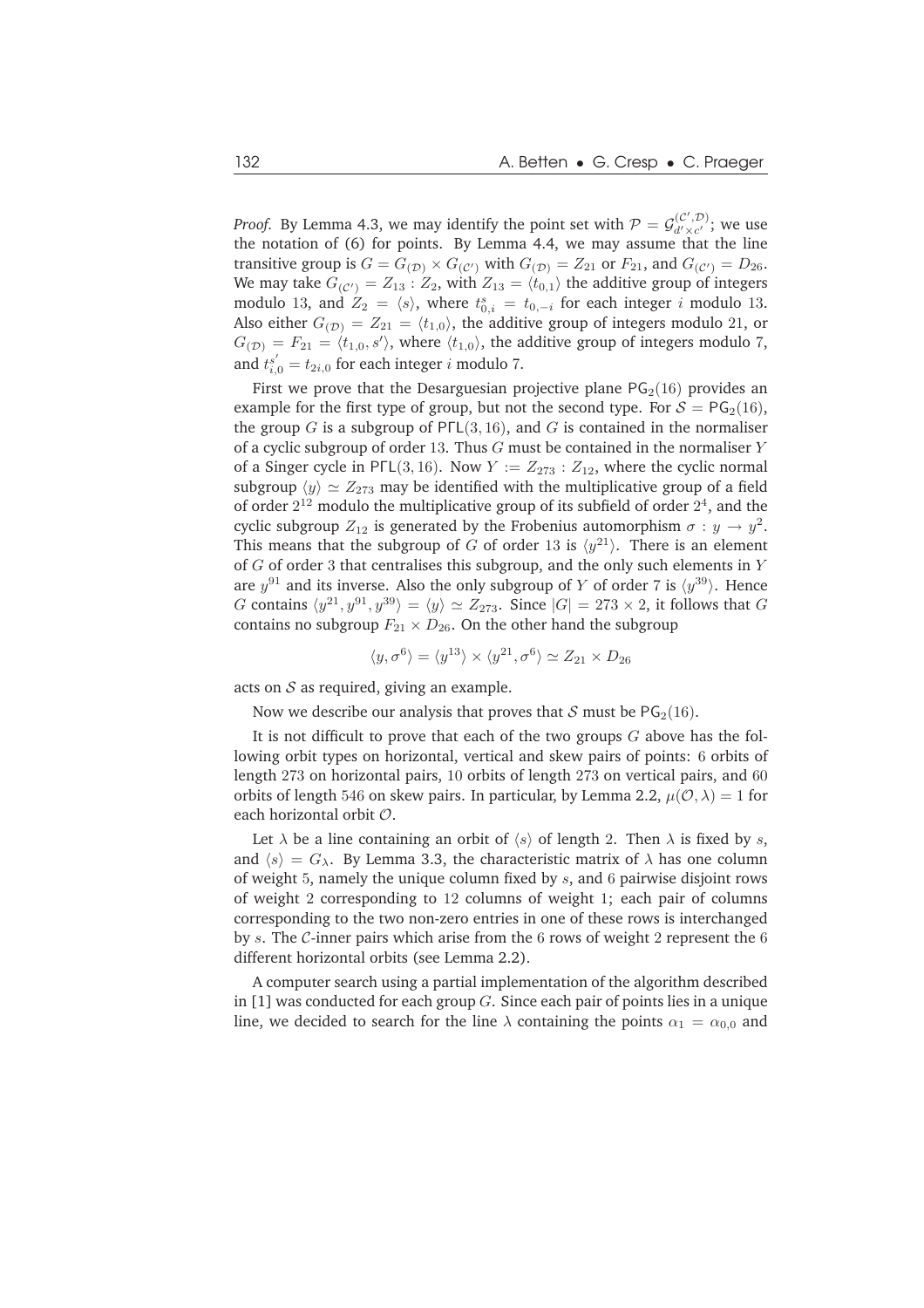$\alpha_2 = \alpha_{0,1}$ . Thus we began with the set  $A = {\alpha_1, \alpha_2}$  (a horizontal pair), and we used the fact that  $G_{\lambda}$  contains the involution s that fixes this pair. During the search we made sure that we chose whole orbits under  $\langle s \rangle$  for addition to the current set. We did not re-compute the setwise stabiliser  $G_A$  during the procedure when A was enlarged. This was because we did not have a fast algorithm for computing set stabilisers. The extra information that might have been gained from a possibly larger group, was offset by the time that would have been used for this computation.

For the first group with  $G(p) = Z_{21}$ , the search on a Macintosh PowerBook G4 quickly yielded 12 base lines. The computing time was less than 2 minutes. A total number of around 8.3 million backtrack nodes were examined by the algorithm. It turned out that all linear spaces generated by the 12 base lines were isomorphic to the Desarguesian projective plane  $PG<sub>2</sub>(16)$ . This was verified by computing for each design the canonical form of its incidence matrix using the software package nauty [10]. Here, a canonical form of the incidence matrix of a design is simply a unique representative of all incidence matrices of designs isomorphic to the given design. Once the canonical form has been computed, isomorph checking is equivalent to equality testing of the corresponding canonical incidence matrices. In order to prove that the designs were isomorphic to  $PG(2, 16)$ , the latter design was constructed separately and its canonical incidence matrix was computed as well. It turned out that the canonical incidence matrices of the 12 designs and the canonical incidence matrix of  $PG(2, 16)$  were all identical. This proves that the designs are all isomorphic to  $PG(2, 16)$ . In order to treat incidence matrices of designs with nauty, a graph had to be created which encodes the design. This graph is a bipartite graph, with vertices corresponding to points and blocks of the design. The edges in the graph correspond to incident point/line pairs. The isomorphism types of projective planes correspond to the isomorphism classes of this type of graph, where the isomorphisms are required to preserve the bipartition. In order to have nauty compute the canonical form with respect to this class of isomorphisms, the bipartition was handed to nauty in the form of an initial partition of the vertices of the graph. The details of how to specify such a partition are described in the nauty User Guide [10].

For the second group with  $G_{(D)} = F_{21}$ , the computer found no solutions at all. The search took less than one minute time. A total number of around 3.6 million backtrack nodes were examined by the algorithm. The best that could be found were 4620 partial baselines of size 13. This completes the proof.  $\Box$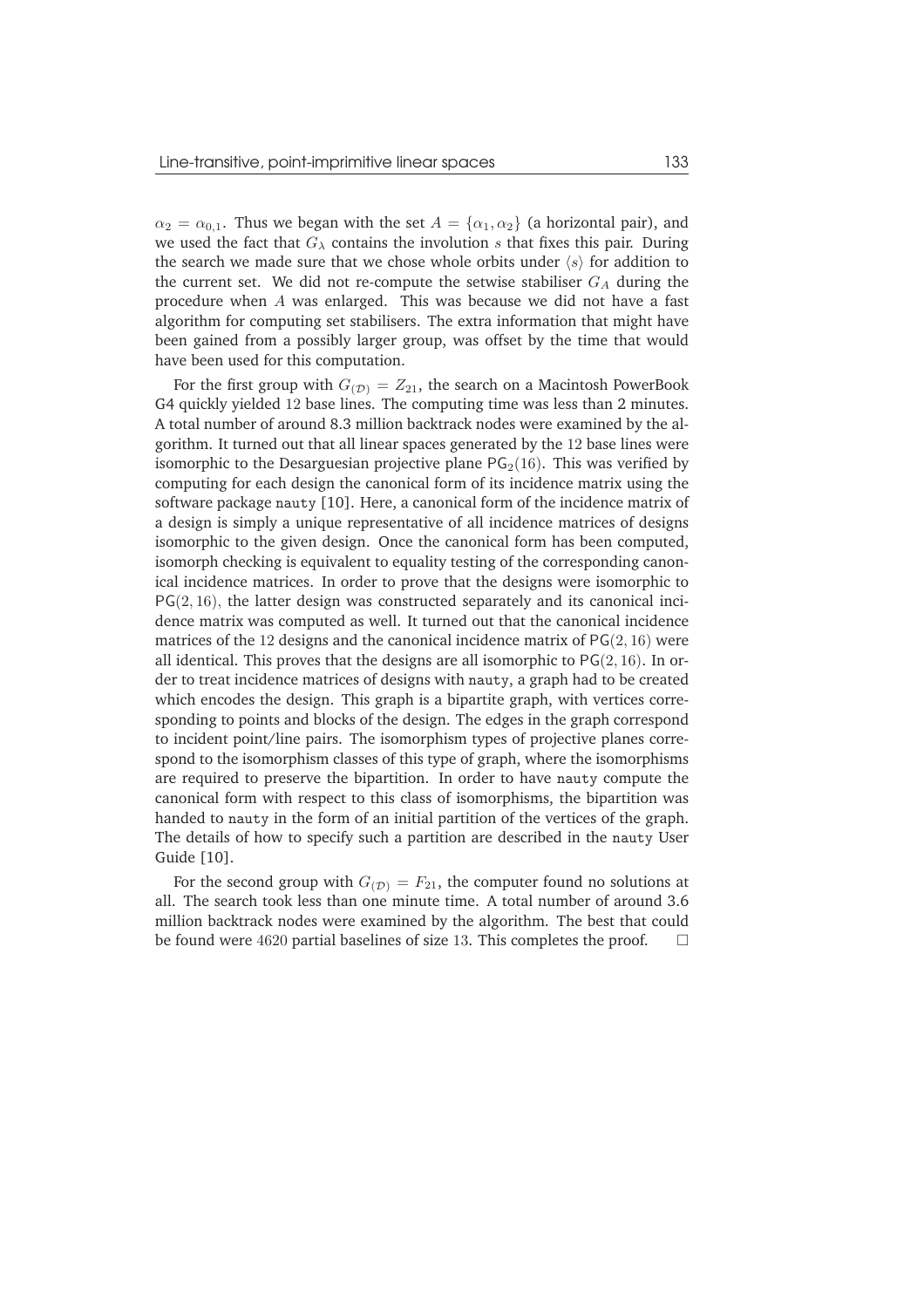#### **References**

- [1] **A. Betten**, **G. Cresp**, **A. C. Niemeyer** and **C. E. Praeger**, A search algorithm for line-transitive, point-imprimitive linear spaces, *Bayreuth. Math. Schr.* **74** (2005), 42–57.
- [2] **A. Betten**, **A. Delandtsheer**, **M. Law**, **A. C. Niemeyer**, **C. E. Praeger** and **S. Zhou**, Finite line-transitive linear spaces: theory and search strategies, *preprint*, available at http://arxiv.org/abs/math.CO/0701629v2 (2008).
- [3] **P. J. Cameron** and **C. E. Praeger**, Block-transitive t-designs. I. Pointimprimitive designs, *Discrete Math.* **118(1-3)** (1993), 33–43.
- [4] **A. R. Camina** and **S. Mischke**, Line-transitive automorphism groups of linear spaces, *Electron. J. Combin.* **3(1)** (1996), Research Paper 3, approx. 16 pp. (electronic).
- [5] **A. R. Camina** and **C. E. Praeger**, Line-transitive automorphism groups of linear spaces, *Bull. London Math. Soc.* **25(4)** (1993), 309–315.
- [6] **C. J. Colbourn** and **M. J. Colbourn**, Cyclic steiner systems having multiplier automorphisms, *Util. Math.* **17** (1980), 127–149.
- [7] **G. Cresp**, *Searching for line transitive, point imprimitive, linear spaces*, Honours Dissertation, University of Western Australia, (available at http://arxiv.org/abs/math.CO/0604532), Perth, 2001.
- [8] **A. Delandtsheer** and **J. Doyen**, Most block-transitive t-designs are pointprimitive, *Geom. Dedicata* **29(3)** (1989), 307–310.
- [9] **Z. Janko** and **V. D. Tonchev**, Cyclic 2-(91, 6, 1) designs with multiplier automorphisms, *Discrete Math.* **97(1-3)** (1991), 265–268.
- [10] **B. D. McKay**, Nauty Users Guide, Technical Report TR-CS-90-02, 1990, Computer Science Department, Australian National University.
- [11] **W. Nickel**, **A. C. Niemeyer**, **C. M. O'Keefe**, **T. Penttila** and **C. E. Praeger**, The block-transitive, point-imprimitive 2-(729,8,1) designs, *Appl. Algebra Engrg. Comm. Comput.* **3(1)** (1992), 47–61.
- [12] **C. M. O'Keefe**, **T. Penttila**, and **C. E. Praeger**, Block-transitive, pointimprimitive designs with  $\lambda = 1$ , *Discrete Math.* **115(1-3)** (1993), 231–244.